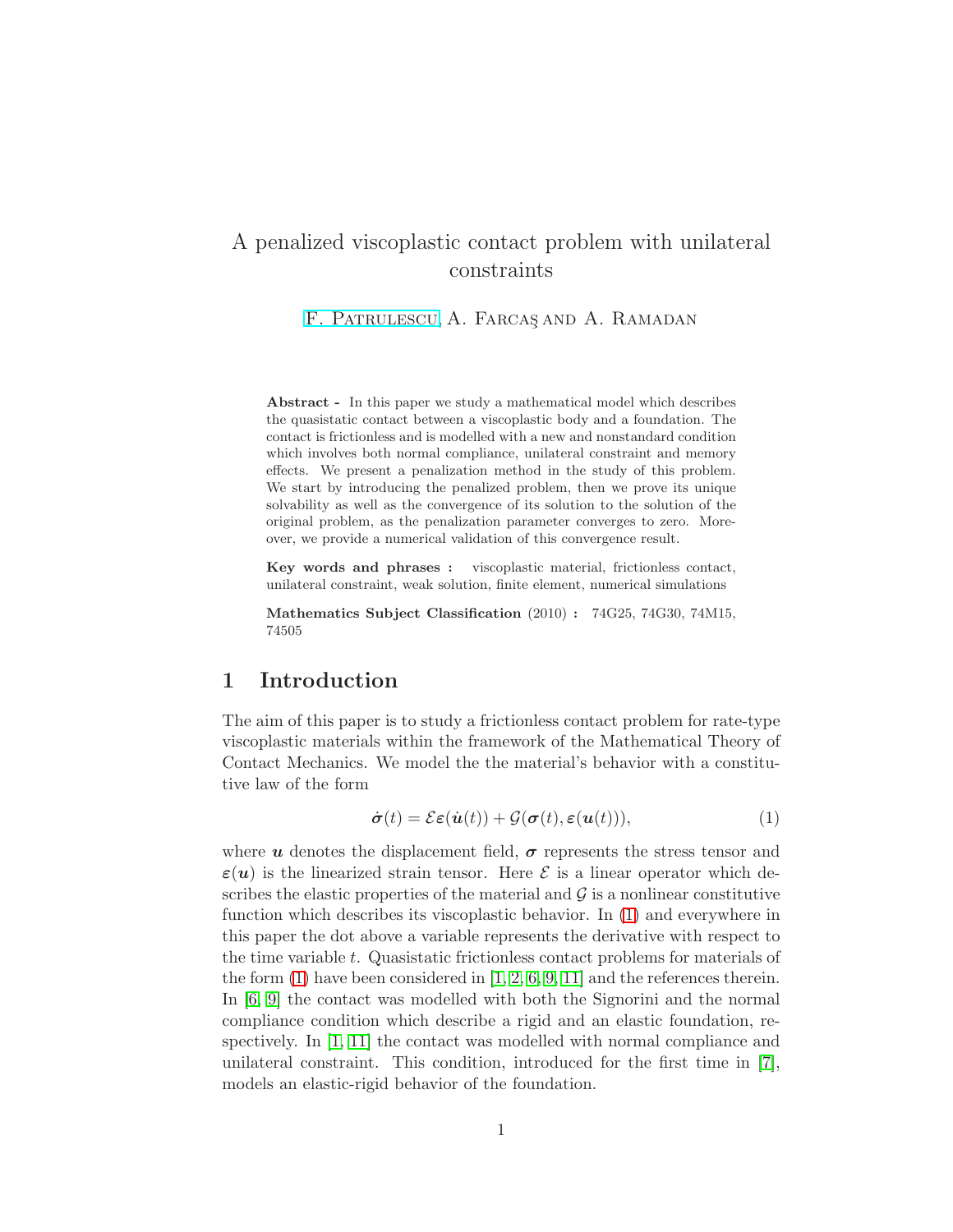The present paper represents a continuation of the short note [\[5\]](#page-14-4). There, a model which involves a contact condition with normal compliance, unilateral constraint and memory term was considered. This condition takes into account both the deformability, the rigidity, and the memory effects of the foundation. An existence and uniqueness result was proved and the contact process was studied on an unbounded interval of time which implies the use of the framework of Fr´echet spaces of continuous functions, instead of that of the classical Banach spaces of continuous functions defined on a bounded interval of time. The aim of this work is to provide a penalization method in the study of the contact model in [\[5\]](#page-14-4). Penalization methods in the study of contact problems were used by many authors, mainly for numerical reasons. The main ingredient of these methods arises in the fact that they remove the constraints by considering penalized problems defined on the whole space; these approximative problems have a unique solution which converges to the solution of the original problem, as the penalization parameter converges to zero.

The rest of the paper is structured as follows. In Section [2](#page-1-0) we present the notation we shall use as well as some preliminary material. In Section [3](#page-3-0) we describe the model of the contact process, list the assumptions on the data and derive the variational formulation of the problem. Then we state an existence and uniqueness result, Theorem [3.1,](#page-6-0) proved in [\[5\]](#page-14-4). In Section [4](#page-6-1) we present the weak solvability of the penalized problem then we state and prove our main convergence result.

### <span id="page-1-0"></span>2 Notations and Preliminaries

Everywhere in this paper we use the notation  $\mathbb{N}^*$  for the set of positive integers and  $\mathbb{R}_+$  will represent the set of nonnegative real numbers, i.e.  $\mathbb{R}_+ = [0, +\infty)$ . For a given  $r \in \mathbb{R}$  we denote by  $r^+$  its positive part, i.e.  $r = max\{r, 0\}$ . Let  $\Omega$  be a bounded domain  $\Omega \subset \mathbb{R}^d$   $(d = 1, 2, 3)$  with a Lipschitz continuous boundary  $\Gamma$  and let  $\Gamma_1$  be a measurable part of  $\Gamma$  such that meas  $(\Gamma_1) > 0$ . We use the notation  $x = (x_i)$  for a typical point in  $\Omega \cup \Gamma$ and we denote by  $\mathbf{v} = (v_i)$  the outward unit normal at Γ. Here and below the indices i, j, k, l run between 1 and d and, unless stated otherwise, the summation convention over repeated indices is used. An index that follows a comma represents the partial derivative with respect to the corresponding component of the spatial variable, e.g.  $u_{i,j} = \partial u_i / \partial x_j$ . We denote by  $\mathbb{S}^d$  the space of second order symmetric tensors on  $\mathbb{R}^d$  or, equivalently, the space of symmetric matrices of order d. The inner product and norm on  $\mathbb{R}^d$  and  $\mathbb{S}^d$ are defined by

$$
\begin{aligned}\n\boldsymbol{u} \cdot \boldsymbol{v} &= u_i v_i \;, \qquad \|\boldsymbol{v}\| = (\boldsymbol{v} \cdot \boldsymbol{v})^{\frac{1}{2}} \qquad \forall \, \boldsymbol{u}, \boldsymbol{v} \in \mathbb{R}^d, \\
\boldsymbol{\sigma} \cdot \boldsymbol{\tau} &= \sigma_{ij} \tau_{ij} \;, \qquad \|\boldsymbol{\tau}\| = (\boldsymbol{\tau} \cdot \boldsymbol{\tau})^{\frac{1}{2}} \qquad \forall \, \boldsymbol{\sigma}, \boldsymbol{\tau} \in \mathbb{S}^d.\n\end{aligned}
$$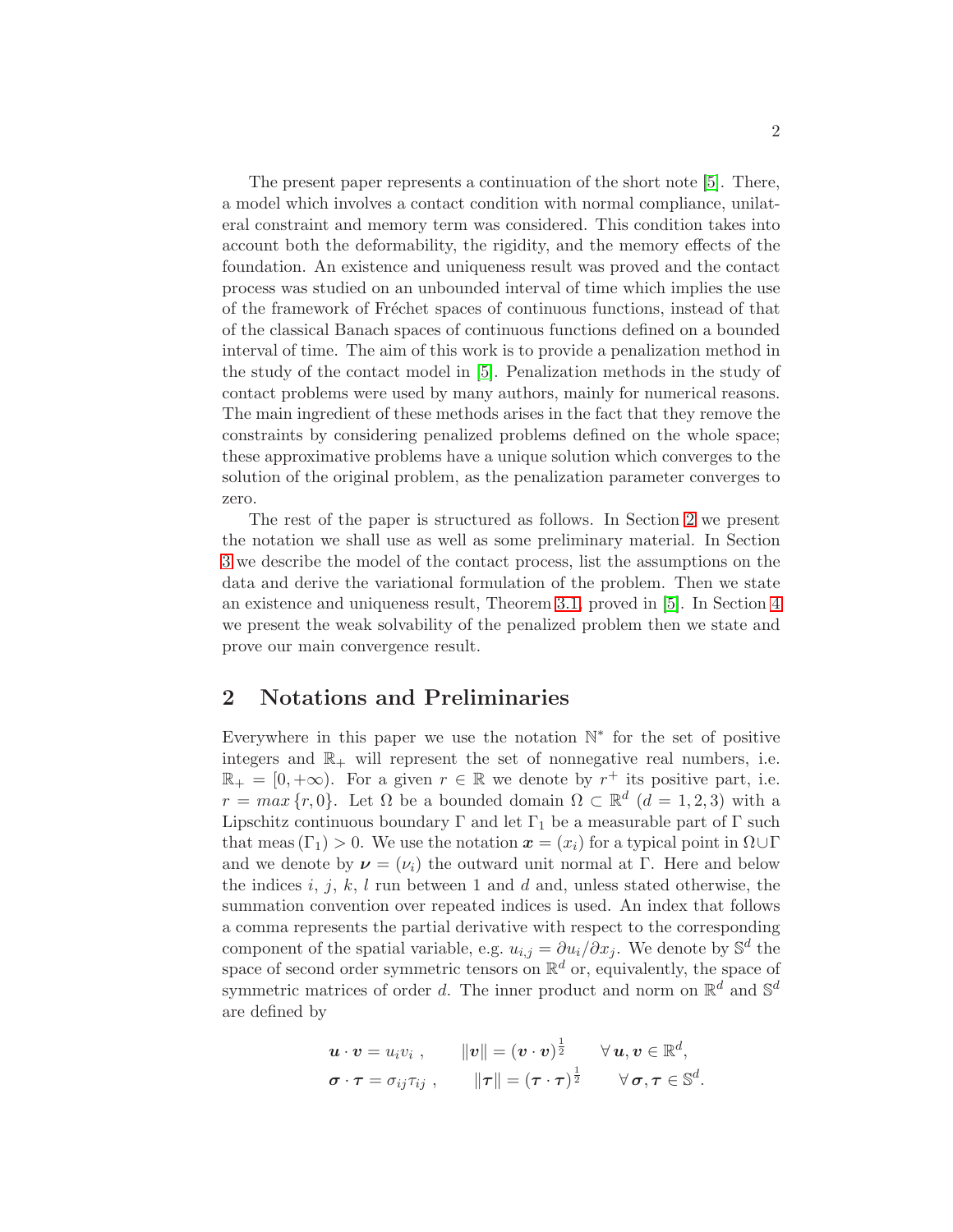In addition, we use standard notation for the Lebesgue and Sobolev spaces associated to  $\Omega$  and  $\Gamma$  and, moreover, we consider the spaces

$$
V = \{ \, \mathbf{v} \in H^{1}(\Omega)^{d} : \mathbf{v} = \mathbf{0} \text{ on } \Gamma_{1} \, \}, \, Q = \{ \, \boldsymbol{\tau} = (\tau_{ij}) \in L^{2}(\Omega)^{d \times d} : \tau_{ij} = \tau_{ji} \, \}.
$$

These are real Hilbert spaces endowed with the inner products

$$
(\boldsymbol{u},\boldsymbol{v})_V=\int_{\Omega}\boldsymbol{\varepsilon}(\boldsymbol{u})\cdot\boldsymbol{\varepsilon}(\boldsymbol{v})\,dx,\qquad(\boldsymbol{\sigma},\boldsymbol{\tau})_Q=\int_{\Omega}\boldsymbol{\sigma}\cdot\boldsymbol{\tau}\,dx,
$$

and the associated norms  $\|\cdot\|_V$  and  $\|\cdot\|_Q$ , respectively. Here  $\varepsilon$  represents the deformation operator given by

$$
\boldsymbol{\varepsilon}(\boldsymbol{v})=(\varepsilon_{ij}(\boldsymbol{v})),\quad \varepsilon_{ij}(\boldsymbol{v})=\frac{1}{2}(v_{i,j}+v_{j,i})\quad \forall \, \boldsymbol{v}\in H^1(\Omega)^d.
$$

Completeness of the space  $(V, \|\cdot\|_V)$  follows from the assumption meas( $\Gamma_1$ ) 0, which allows the use of Korn's inequality.

For an element  $v \in V$  we still write v for the trace of v on the boundary and we denote by  $v_{\nu}$  and  $v_{\tau}$  the normal and tangential components of  $\boldsymbol{v}$ on Γ, given by  $v_{\nu} = \mathbf{v} \cdot \mathbf{\nu}$ ,  $\mathbf{v}_{\tau} = \mathbf{v} - v_{\nu} \mathbf{\nu}$ . Let Γ<sub>3</sub> be a measurable part of Γ. Then, by the Sobolev trace theorem, there exists a positive constant  $c_0$ which depends on  $\Omega$ ,  $\Gamma_1$  and  $\Gamma_3$  such that

$$
\|\mathbf{v}\|_{L^2(\Gamma_3)^d} \le c_0 \|\mathbf{v}\|_V \qquad \forall \mathbf{v} \in V. \tag{2}
$$

Also, for a regular function  $\sigma \in Q$  we use the notation  $\sigma_{\nu}$  and  $\sigma_{\tau}$  for the normal and the tangential traces, i.e.  $\sigma_{\nu} = (\sigma \nu) \cdot \nu$  and  $\sigma_{\tau} = \sigma \nu - \sigma_{\nu} \nu$ . Moreover, we recall that the divergence operator is defined by the equality Div  $\sigma = (\sigma_{ij,j})$  and, finally, the following Green's formula holds:

$$
\int_{\Omega} \boldsymbol{\sigma} \cdot \boldsymbol{\varepsilon}(\boldsymbol{v}) dx + \int_{\Omega} \text{Div } \boldsymbol{\sigma} \cdot \boldsymbol{v} dx = \int_{\Gamma} \boldsymbol{\sigma} \boldsymbol{\nu} \cdot \boldsymbol{v} da \quad \forall \, \boldsymbol{v} \in V. \tag{3}
$$

Finally, we consider the space of fourth order tensor fields

$$
\mathbf{Q}_{\infty} = \{ \ \mathcal{E} = (\mathcal{E}_{ijkl}) \ : \ \mathcal{E}_{ijkl} = \mathcal{E}_{jikl} = \mathcal{E}_{klij} \in L^{\infty}(\Omega), \quad 1 \leq i, j, k, l \leq d \ \}.
$$

This is a real Banach space with the norm  $||\mathcal{E}||_{\mathbf{Q}_{\infty}} = \max_{1 \leq i,j,k,l \leq d} ||\mathcal{E}_{ijkl}||_{L^{\infty}(\Omega)}$ . Moreover, a simple calculation shows that

$$
\|\mathcal{E}\boldsymbol{\tau}\|_{Q} \le d \|\mathcal{E}\|_{\mathbf{Q}_{\infty}} \|\boldsymbol{\tau}\|_{Q} \qquad \forall \mathcal{E} \in \mathbf{Q}_{\infty}, \ \boldsymbol{\tau} \in Q. \tag{4}
$$

For each Banach space X we use the notation  $C(\mathbb{R}_+;X)$  for the space of continuous functions defined on  $\mathbb{R}_+$  with values in X. For a subset  $K \subset X$ we still use the symbol  $C(\mathbb{R}_+; K)$  for the set of continuous functions defined on  $\mathbb{R}_+$  with values in K. It is well known that  $C(\mathbb{R}_+; X)$  can be organized in a canonical way as a Fréchet space, i.e. as a complete metric space in which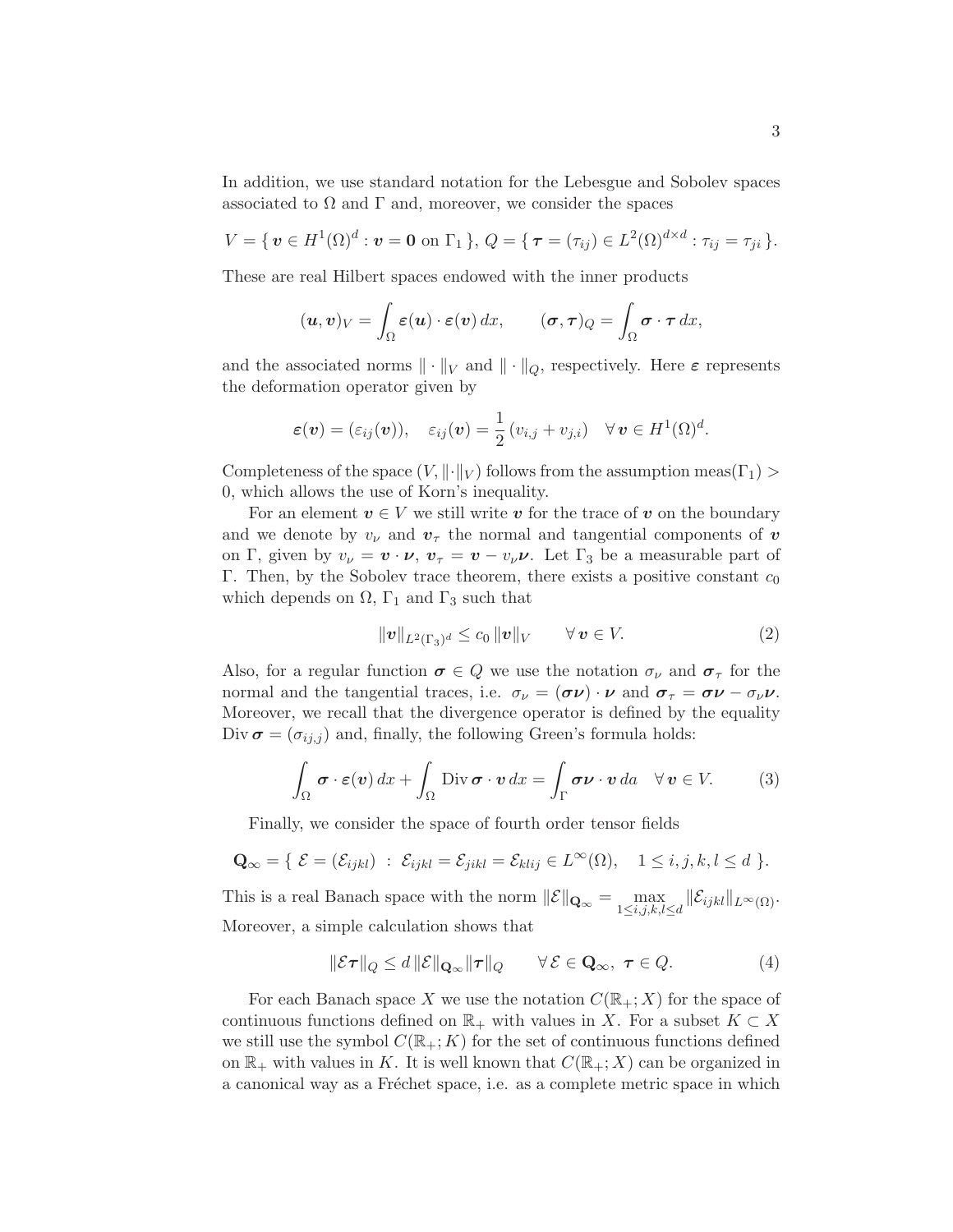the corresponding topology is induced by a countable family of seminorms. Details can be found in [\[4\]](#page-14-5) and [\[8\]](#page-14-6), for instance. Here we restrict ourseleves to recall that the convergence of a sequence  $(x_k)_k$  to the element x, in the space  $C(\mathbb{R}_+;X)$ , can be described as follows:

$$
\begin{cases}\n x_k \to x \quad \text{in } C(\mathbb{R}_+; X) \quad \text{as } k \to \infty \quad \text{if and only if} \\
 \max_{r \in [0,n]} \|x_k(r) - x(r)\|_X \to 0 \quad \text{as } k \to \infty, \quad \text{for all } n \in \mathbb{N}^*.\n\end{cases}
$$
\n(5)

## <span id="page-3-0"></span>3 Problem statement

The physical setting is as follows. A viscoplastic body occupies a bounded domain  $\Omega \subset \mathbb{R}^d$   $(d = 1, 2, 3)$  with a Lipschitz continuous boundary  $\Gamma$ , divided into three measurable parts  $\Gamma_1$ ,  $\Gamma_2$  and  $\Gamma_3$ , such that meas( $\Gamma_1$ ) > 0. The body is subject to the action of body forces of density  $f_0$ . We also assume that it is fixed on  $\Gamma_1$  and surface tractions of density  $f_2$  act on  $\Gamma_2$ . On  $\Gamma_3$ , the body is in frictionless contact with a deformable obstacle, the so-called foundation. We assume that the contact process is quasistatic and we study it in the interval of time  $\mathbb{R}_+ = [0, \infty)$ . Then, the classical formulation of the contact problem we consider in this paper is the following.

**Problem** P. Find a displacement field  $u : \Omega \times \mathbb{R}_+ \to \mathbb{R}^d$  and a stress field  $\sigma : \Omega \times \mathbb{R}_+ \to \mathbb{S}^d$  such that, for all  $t \in \mathbb{R}_+$ ,

<span id="page-3-1"></span>
$$
\dot{\boldsymbol{\sigma}}(t) = \mathcal{E}\boldsymbol{\varepsilon}(\dot{\boldsymbol{u}}(t)) + \mathcal{G}(\boldsymbol{\sigma}(t), \boldsymbol{\varepsilon}(\boldsymbol{u}(t))) \quad \text{in} \quad \Omega,
$$
\n(6)

$$
\text{Div}\,\boldsymbol{\sigma}(t) + \boldsymbol{f}_0(t) = \mathbf{0} \qquad \text{in} \quad \Omega,\tag{7}
$$

$$
\mathbf{u}(t) = \mathbf{0} \qquad \text{on} \quad \Gamma_1,\tag{8}
$$

$$
\sigma(t)\nu = f_2(t) \qquad \text{on} \quad \Gamma_2,
$$
 (9)

for all  $t \in \mathbb{R}_+$ , there exists  $\xi : \Omega \times \mathbb{R}_+ \to \mathbb{R}$  which satisfies

<span id="page-3-2"></span>
$$
u_{\nu}(t) \leq g, \ \sigma_{\nu}(t) + p(u_{\nu}(t)) + \xi(t) \leq 0,(u_{\nu}(t) - g)(\sigma_{\nu}(t) + p(u_{\nu}(t)) + \xi(t)) = 0,0 \leq \xi(t) \leq \int_{0}^{t} b(t - s) u_{\nu}^{+}(s) ds,\xi(t) = 0 \quad \text{if} \quad u_{\nu}(t) < 0,\xi(t) = \int_{0}^{t} b(t - s) u_{\nu}^{+}(s) ds \quad \text{if} \quad u_{\nu}(t) > 0\sigma_{\tau}(t) = 0 \quad \text{on} \quad \Gamma_{3}, \qquad (11)
$$

$$
\boldsymbol{u}(0) = \boldsymbol{u}_0, \, \boldsymbol{\sigma}(0) = \boldsymbol{\sigma}_0 \qquad \text{in} \quad \Omega. \tag{12}
$$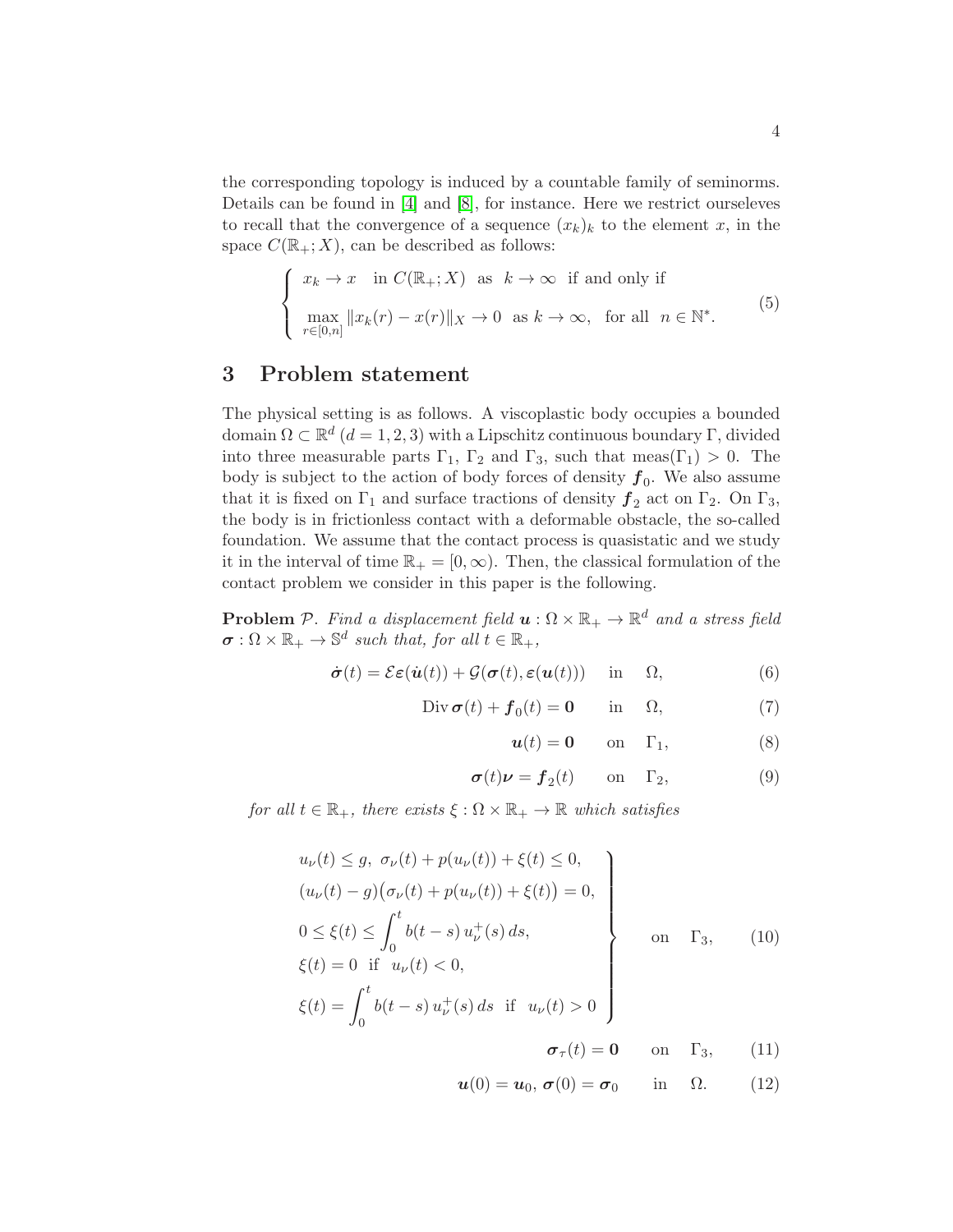Here and below, in order to simplify the notation, we do not indicate explicitly the dependence of various functions on the spatial variable  $x \in \Omega \cup \Gamma$ . Equation [\(6\)](#page-3-1) represents the viscoplastic constitutive law of the material already introduced in Section [1.](#page-0-1) Equation [\(7\)](#page-3-1) is the equilibrium equation in which Div denotes the divergence operator for tensor valued functions. Conditions [\(8\)](#page-3-1) and [\(9\)](#page-3-1) are the displacement and traction boundary conditions, respectively, and condition [\(10\)](#page-3-2) represents the contact condition with normal compliance, unilateral constraint and memory term, in which  $\sigma_{\nu}$  denotes the normal stress,  $u_{\nu}$  is the normal displacement,  $g \geq 0$  and p, b are given functions. This condition was first introduced in [\[5\]](#page-14-4) and, in the case when  $b$  vanishes, was used in  $[7, 10]$  $[7, 10]$ , for instance. Condition  $(11)$  shows that the tangential stress on the contact surface, denoted  $\sigma_{\tau}$ , vanishes. We use it here since we assume that the contact process is frictionless. Finally, [\(12\)](#page-3-2) represents the initial conditions in which  $u_0$  and  $\sigma_0$  denote the initial displacement and the initial stress field, respectively.

Next, we list the assumptions on the data, present the variational formulation of the problem  $P$  and then we state and prove its unique weak solvability. To this end, we assume that the elasticity tensor  $\mathcal{E}$ , the nonlinear constitutive function  $\mathcal G$  and the normal compliance function p satisfy the following conditions.

<span id="page-4-1"></span><span id="page-4-0"></span>
$$
\begin{cases}\n(a) \mathcal{E} = (\mathcal{E}_{ijkl}) : \Omega \times \mathbb{S}^{d} \to \mathbb{S}^{d}.\n\\ \n(b) \mathcal{E}_{ijkl} = \mathcal{E}_{klij} = \mathcal{E}_{jikl} \in L^{\infty}(\Omega), 1 \leq i, j, k, l \leq d.\n\\ \n(c) There exists  $m_{\mathcal{E}} > 0$  such that\n $\mathcal{E}\tau \cdot \tau \geq m_{\mathcal{E}} ||\tau||^{2} \ \forall \tau \in \mathbb{S}^{d}, \text{ a.e. in } \Omega,\n\\ \n(a) \mathcal{G} : \Omega \times \mathbb{S}^{d} \times \mathbb{S}^{d} \to \mathbb{S}^{d}.\n\\ \n(b) There exists  $L_{\mathcal{G}} > 0$  such that\n $||\mathcal{G}(\mathbf{x}, \sigma_{1}, \varepsilon_{1}) - \mathcal{G}(\mathbf{x}, \sigma_{2}, \varepsilon_{2})|| \leq L_{\mathcal{G}} (||\sigma_{1} - \sigma_{2}|| + ||\varepsilon_{1} - \varepsilon_{2}||)\n\\ \n $\forall \sigma_{1}, \sigma_{2}, \varepsilon_{1}, \varepsilon_{2} \in \mathbb{S}^{d}, \text{ a.e. } \mathbf{x} \in \Omega.\n\\ \n(c) The mapping  $\mathbf{x} \mapsto \mathcal{G}(\mathbf{x}, \sigma, \varepsilon)$  is measurable on  $\Omega$ , for any  $\sigma, \varepsilon \in \mathbb{S}^{d}$ .\n\\ \n(d) The mapping  $\mathbf{x} \mapsto \mathcal{G}(\mathbf{x}, \mathbf{0}, \mathbf{0})$  belongs to  $\mathcal{Q}$ \n
$$
\n\begin{cases}\n(a) p : \mathbb{R} \to \mathbb{R}_{+} \\
(b) \text{ There exists } L_{p} > 0 \text{ such that} \\
|p(r_{1}) - p(r_{2})| \leq L_{p}|r_{1} - r_{2}| \quad \forall r_{1}, r_{2} \in \mathbb{R}.\n\end{cases}\n\tag{15}\n\\ \n(c) (p(r_{1}) - p(r_{2})) (r_{1} - r_{2}) \geq 0 \quad \forall r_{1}, r_{2} \in \mathbb{R}.\n\end{cases}
$$$$$
$$

<span id="page-4-2"></span>Moreover, the densities of body forces, surface tractions and the memory function are such that

<span id="page-4-3"></span>
$$
\mathbf{f}_0 \in C(\mathbb{R}_+; L^2(\Omega)^d), \quad \mathbf{f}_2 \in C(\mathbb{R}_+; L^2(\Gamma_2)^d). \tag{16}
$$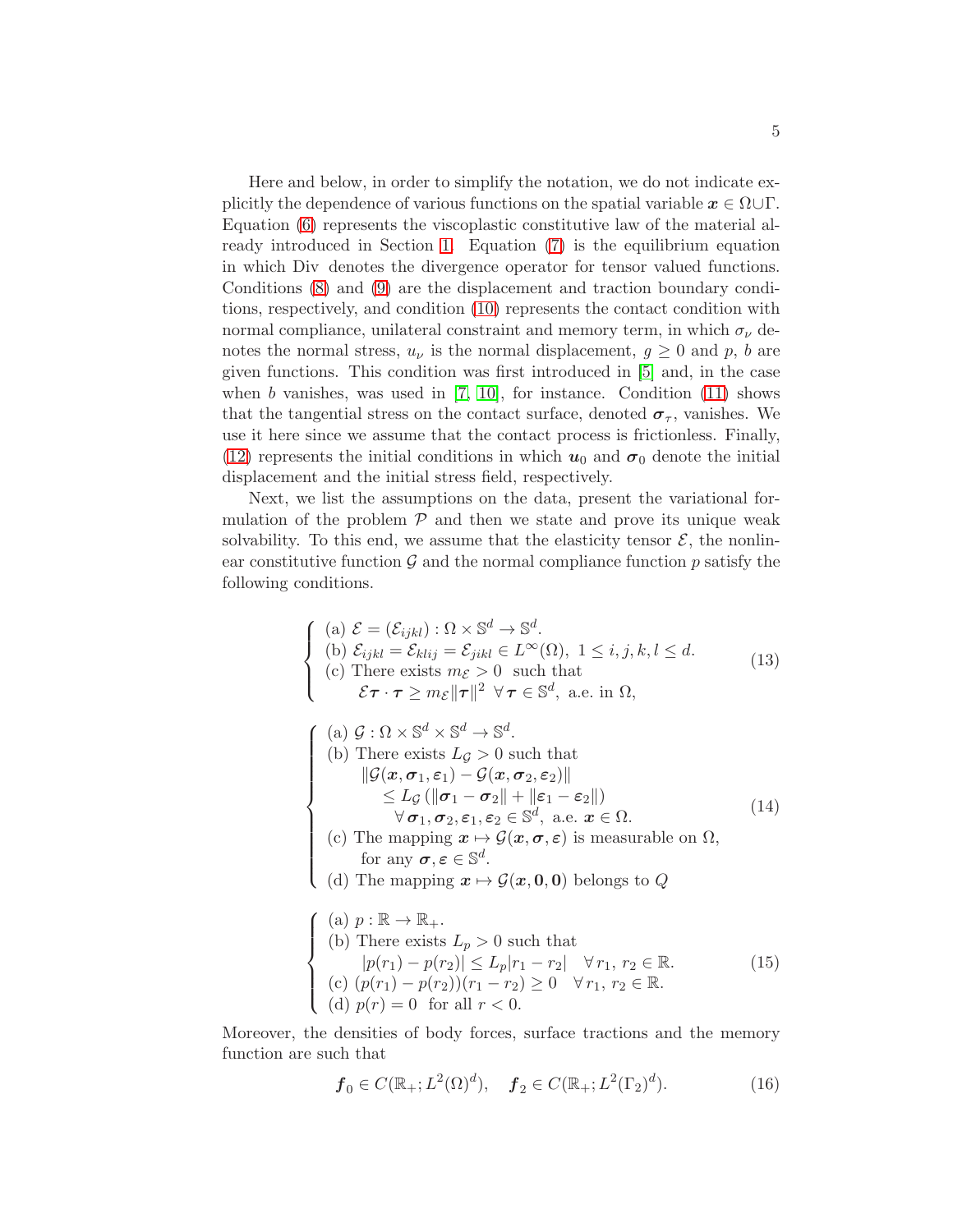<span id="page-5-4"></span>
$$
b \in C(\mathbb{R}_+; L^{\infty}(\Gamma_3)), \qquad b(t, x) \ge 0 \tag{17}
$$

Finally, the initial data verifies

<span id="page-5-0"></span>
$$
u_0 \in V, \quad \sigma_0 \in Q. \tag{18}
$$

We introduce the set of admissible displacements  $U$  given by

<span id="page-5-2"></span>
$$
U = \{ \mathbf{v} \in V : v_{\nu} \le g \text{ on } \Gamma_3 \}. \tag{19}
$$

Next, using the Riesz representation theorem we define the operators  $P$ :  $V \to V, \mathcal{B}: C(\mathbb{R}_+, V) \to C(\mathbb{R}_+, L^2(\Gamma_3))$  and the function  $f : \mathbb{R}_+ \to V$  by equalities

<span id="page-5-3"></span>
$$
(Pu, v)V = \int_{\Gamma_3} p(u_{\nu}) v_{\nu} da \quad \forall \, u, \, v \in V,
$$
\n(20)

$$
(\mathcal{B}u(t), \xi)_{L^2(\Gamma_3)} = \left(\int_0^t b(t-s) u^+_{\nu}(s) ds, \xi\right)_{L^2(\Gamma_3)}
$$
\n
$$
\forall u \in C(\mathbb{R}_+; V), \xi \in L^2(\Gamma_3), t \in \mathbb{R}_+,
$$
\n(21)

$$
(\boldsymbol{f}(t), \boldsymbol{v})_V = \int_{\Omega} \boldsymbol{f}_0(t) \cdot \boldsymbol{v} \, dx + \int_{\Gamma_2} \boldsymbol{f}_2(t) \cdot \boldsymbol{v} \, da \tag{22}
$$

$$
\forall \, \boldsymbol{v} \in V, \ t \in \mathbb{R}_+,
$$

<span id="page-5-1"></span>In order to derive the variational formulation of the Problem  $P$  we introduce the operator  $S$  by the following lemma.

**Lemma 3.1** Assume that [\(14\)](#page-4-0) and [\(18\)](#page-5-0) hold. Then, for each function  $u \in$  $C(\mathbb{R}_+; V)$  there exists a unique function  $\mathcal{S}u \in C(\mathbb{R}_+; Q)$  such that

<span id="page-5-5"></span>
$$
\mathcal{S}\boldsymbol{u}(t) = \int_0^t \mathcal{G}(\mathcal{S}\boldsymbol{u}(s) + \mathcal{E}\boldsymbol{\varepsilon}(\boldsymbol{u}(s)), \boldsymbol{\varepsilon}(\boldsymbol{u}(s))) ds + \boldsymbol{\sigma}_0 - \mathcal{E}\boldsymbol{\varepsilon}(\boldsymbol{u}_0) \quad \forall t \in \mathbb{R}_+.
$$
 (23)

Moreover, the operator  $S : C(\mathbb{R}_+; V) \to C(\mathbb{R}_+; Q)$  satisfies the following condition: for every  $n \in \mathbb{N}$  there exists  $k_n > 0$  such that,  $\forall u_1, u_2 \in$  $C(\mathbb{R}_+; V), \forall t \in [0, n],$ 

<span id="page-5-6"></span>
$$
\|\mathcal{S}u_1(t) - \mathcal{S}u_2(t)\|_{Q} \le k_n \int_0^t \|\mathbf{u}_1(s) - \mathbf{u}_2(s)\|_{V} ds.
$$
 (24)

The variational formulation of Problem  $P$  is the following.

**Problem**  $\mathcal{P}^V$ . Find a displacement field  $u : \mathbb{R}_+ \to U$  and a stress field  $\sigma : \mathbb{R}_+ \to Q$  such that, for all  $t \in \mathbb{R}_+$ ,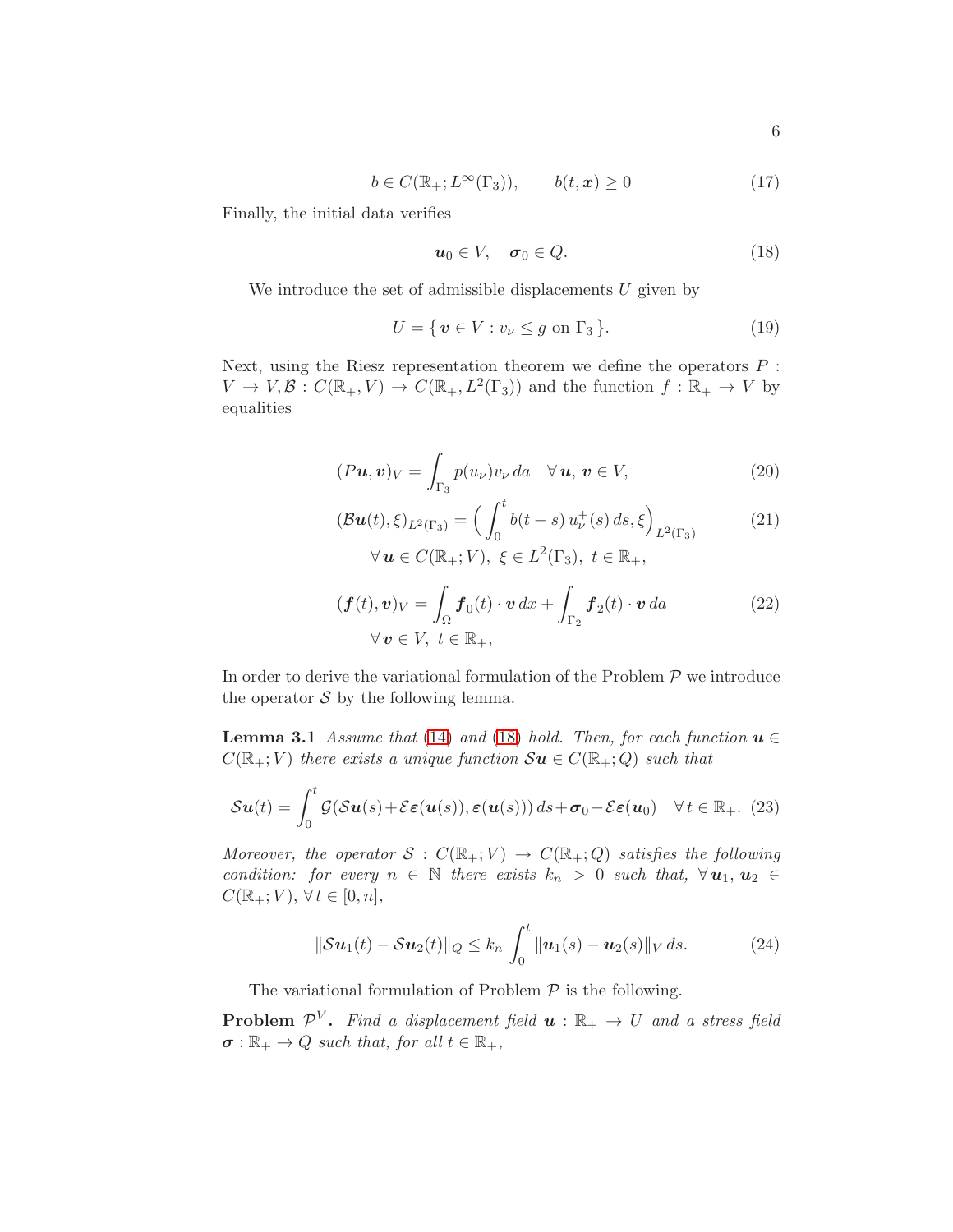<span id="page-6-2"></span>
$$
\boldsymbol{\sigma}(t) = \mathcal{E}\boldsymbol{\varepsilon}(\boldsymbol{u}(t)) + \mathcal{S}\boldsymbol{u}(t) \quad \forall \, t \in \mathbb{R}_+, \tag{25}
$$

$$
(\mathcal{E}\varepsilon(\mathbf{u}(t)), \varepsilon(\mathbf{v}) - \varepsilon(\mathbf{u}(t)))Q + (\mathcal{S}\mathbf{u}(t), \varepsilon(\mathbf{v}) - \varepsilon(\mathbf{u}(t)))Q \qquad (26)
$$
  
+
$$
(\mathcal{B}\mathbf{u}(t), v_v^+ - u_v^+(t))_{L^2(\Gamma_3)} + (P\mathbf{u}(t), \mathbf{v} - \mathbf{u}(t))_V
$$
  

$$
\geq (\mathbf{f}(t), \mathbf{v} - \mathbf{u}(t))_V \quad \forall \mathbf{v} \in U, \forall t \in \mathbb{R}_+.
$$

The proof of Lemma [3.1](#page-5-1) including the variational formulation  $\mathcal{P}^V$  were obtained in  $[5]$ . Note that  $(25)$  is a consequence of  $(6)$  and  $(12)$ , while  $(26)$  can be easily obtained by using integrations by parts,  $(7)$ – $(11)$  and notation [\(19\)](#page-5-2)–[\(21\)](#page-5-3). The unique weak solvability of Problem  $P$  follows from the following result.

<span id="page-6-0"></span>**Theorem 3.1** Assume that [\(13\)](#page-4-1)–[\(18\)](#page-5-0) hold. Then Problem  $\mathcal{P}^V$  has a unique solution, which satisfies  $u \in C(\mathbb{R}_+;U)$  and  $\sigma \in C(\mathbb{R}_+;Q)$ .

The proof of Theorem [3.1](#page-6-0) was given in [\[5\]](#page-14-4), based on an abstract result provided by [\[11,](#page-14-2) [12\]](#page-14-8).

## <span id="page-6-1"></span>4 A penalization result

In this section we introduce a penalized contact problem  $\mathcal{P}_{\mu}$  and we prove that its unique weak solution converges to the weak solution of problem  $P$ .

Let  $q$  be a function which satisfies

$$
\begin{cases}\n(a) \ q: [g, +\infty[ \to \mathbb{R}_+).\n(b) There exists  $L_q > 0$  such that  
\n $|q(r_1) - q(r_2)| \le L_q |r_1 - r_2| \quad \forall r_1, r_2 \ge g.\n(c) \ (q(r_1) - q(r_2))(r_1 - r_2) > 0 \quad \forall r_1, r_2 \ge g, r_1 \ne r_2.\n(d) \ q(g) = 0.\n\end{cases}$ \n(27)
$$

Let  $\mu>0$  and consider the function  $p_\mu$  defined by

<span id="page-6-5"></span><span id="page-6-4"></span><span id="page-6-3"></span>
$$
p_{\mu}(r) = \begin{cases} p(r) & \text{if } r \le g, \\ \frac{1}{\mu} q(r) + p(g) & \text{if } r > g. \end{cases}
$$
 (28)

We deduce that the function  $p_{\mu}$  satisfies condition [\(15\)](#page-4-2), i.e.

$$
\begin{cases}\n(a) \ p_{\mu} : \mathbb{R} \to \mathbb{R}_{+} \\
(b) \text{ There exists } L_{p_{\mu}} > 0 \text{ such that} \\
|p_{\mu}(r_{1}) - p_{\mu}(r_{2})| \leq L_{p_{\mu}} |r_{1} - r_{2}| \quad \forall r_{1}, r_{2} \in \mathbb{R}.\n\end{cases}
$$
\n
$$
(c) \ (p_{\mu}(r_{1}) - p_{\mu}(r_{2})) (r_{1} - r_{2}) \geq 0 \quad \forall r_{1}, r_{2} \in \mathbb{R}.\n\tag{29}
$$
\n
$$
(d) \ p_{\mu}(r) = 0 \quad \text{for all } r < 0.
$$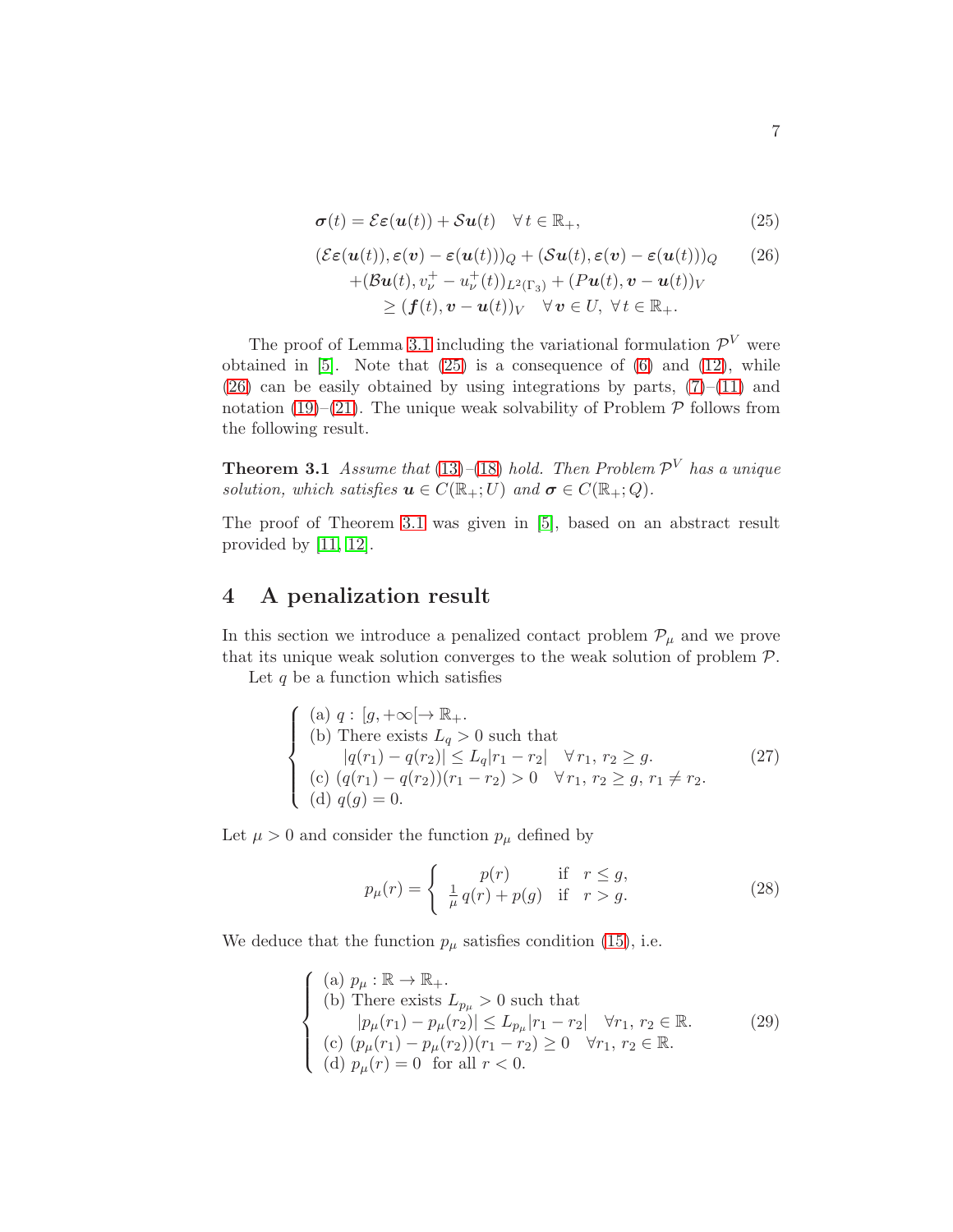This allows us to consider the operator  $P_{\mu}: V \to V$  defined by

<span id="page-7-2"></span>
$$
(P_{\mu}\mathbf{u},\mathbf{v})_V = \int_{\Gamma_3} p_{\mu}(u_{\nu})v_{\nu} da \quad \forall \mathbf{u}, \mathbf{v} \in V \tag{30}
$$

and we note that  $P_{\mu}$  is a monotone Lipschitz continuous operator.

With these notation, we consider the following contact problem.

**Problem**  $\mathcal{P}_{\mu}$ . Find a displacement field  $\mathbf{u}_{\mu} : \Omega \times \mathbb{R}_{+} \to \mathbb{R}^{d}$  and a stress field  $\sigma_{\mu} : \Omega \times \mathbb{R}_{+} \to \mathbb{S}^{d}$  such that, for all  $t \in \mathbb{R}_{+}$ ,

<span id="page-7-0"></span>
$$
\dot{\boldsymbol{\sigma}}_{\mu}(t) = \mathcal{E}\boldsymbol{\varepsilon}(\dot{\boldsymbol{u}}_{\mu}(t)) + \mathcal{G}(\boldsymbol{\sigma}_{\mu}(t), \boldsymbol{\varepsilon}(\boldsymbol{u}_{\mu}(t))) \quad \text{in} \quad \Omega,
$$
 (31)

$$
\text{Div}\,\boldsymbol{\sigma}_{\mu}(t) + \boldsymbol{f}_0(t) = \mathbf{0} \qquad \text{in} \quad \Omega, \tag{32}
$$

$$
\mathbf{u}_{\mu}(t) = \mathbf{0} \qquad \text{on} \quad \Gamma_1,\tag{33}
$$

$$
\sigma_{\mu}(t)\nu = f_2(t) \qquad \text{on} \quad \Gamma_2,
$$
 (34)

for all  $t \in \mathbb{R}_+$ , there exists  $\xi : \Omega \times \mathbb{R}_+ \to \mathbb{R}$  which satisfies

<span id="page-7-1"></span>
$$
\sigma_{\mu\nu}(t) + p_{\mu}(u_{\mu\nu}(t)) + \xi(t) = 0,
$$
  
\n
$$
0 \le \xi(t) \le \int_0^t b(t - s) u_{\mu\nu}^+(s) ds,
$$
  
\n
$$
\xi(t) = 0 \text{ if } u_{\mu\nu}(t) < 0,
$$
  
\n
$$
\xi(t) = \int_0^t b(t - s) u_{\mu\nu}^+(s) ds \text{ if } u_{\mu\nu}(t) > 0
$$

$$
\sigma_{\mu\tau}(t) = \mathbf{0} \qquad \text{on} \quad \Gamma_3, \qquad (36)
$$

$$
\boldsymbol{u}_{\mu}(0)=\boldsymbol{u}_{0}, \boldsymbol{\sigma}_{\mu}(0)=\boldsymbol{\sigma}_{0} \qquad \text{in} \quad \Omega. \qquad (37)
$$

Note that here and below  $u_{\mu\nu}$  represents the normal component of the displacement field  $u_{\mu}$  and  $\sigma_{\mu\nu}$ ,  $\sigma_{\mu\tau}$  represent the normal and tangential components of the stress tensor  $\sigma_{\mu}$ , respectively. The equations and boundary conditions in problem  $(31)$ – $(37)$  have a similar interpretation as those in problem  $(6)$ – $(12)$ . The difference arises in the fact that here we replace the contact condition with normal compliance, memory term and unilateral constraint [\(10\)](#page-3-2) with the contact condition with normal compliance and memory term  $(35)$ . In this condition  $\mu$  represents a penalization parameter which may be interpreted as a deformability coefficient of the foundation, and then  $\frac{1}{\mu}$  is the surface stiffness coefficient.

Using notation  $(22)$ ,  $(21)$  and  $(30)$  by similar arguments as in the case of Problem  $\mathcal P$  we obtain the following variational formulation of Problem  $\mathcal P_\mu$ . **Problem**  $\mathcal{P}_{\mu}^V$ . Find a displacement field  $u_{\mu} : \mathbb{R}_+ \to U$  and a stress field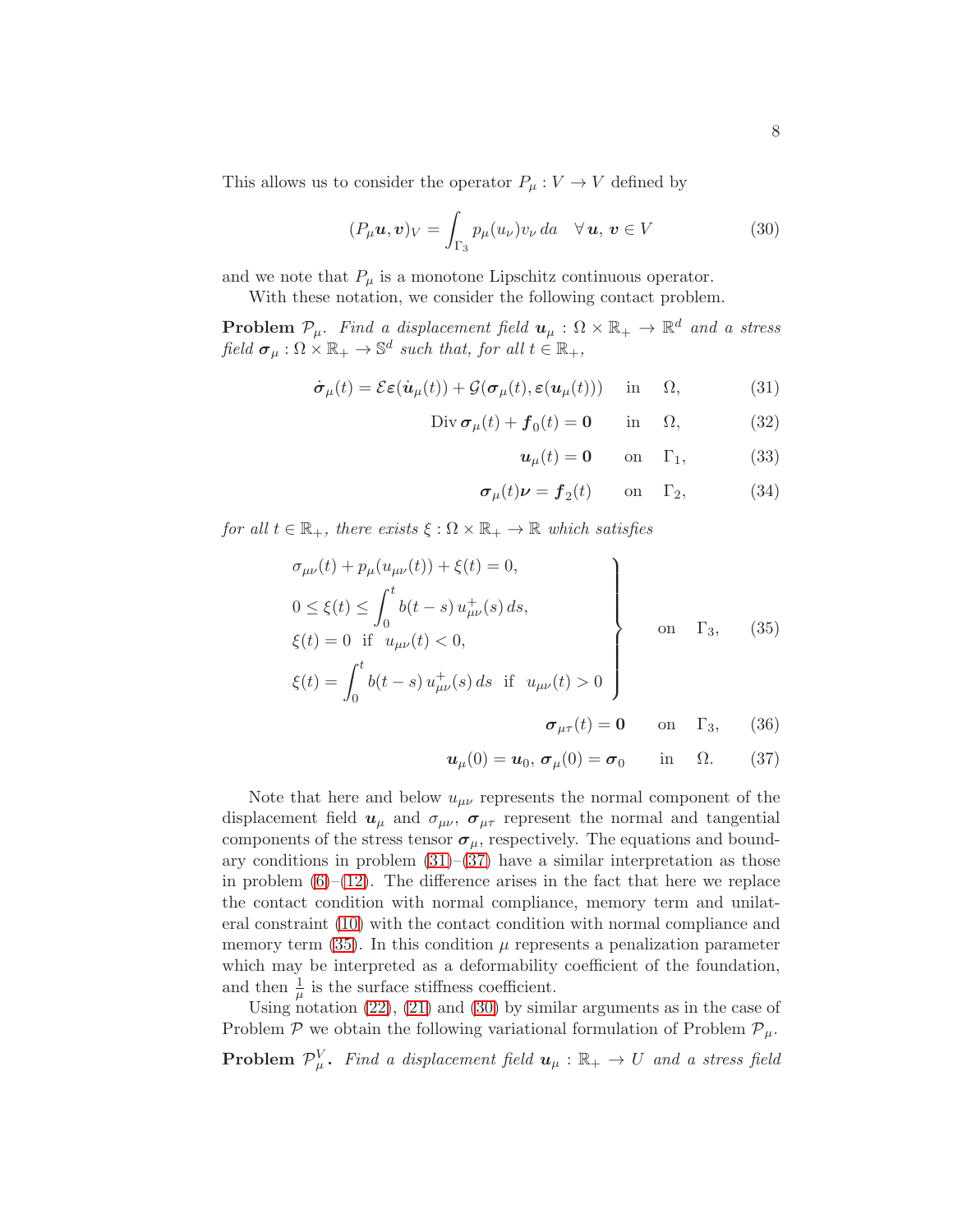$\sigma_u : \mathbb{R}_+ \to Q$  such that, for all  $t \in \mathbb{R}_+$ ,

<span id="page-8-2"></span>
$$
\sigma_{\mu}(t) = \mathcal{E}\varepsilon(\boldsymbol{u}_{\mu}(t)) + \mathcal{S}\boldsymbol{u}_{\mu}(t) \quad \forall \, t \in \mathbb{R}_{+}, \tag{38}
$$

$$
(\mathcal{E}\varepsilon(\mathbf{u}_{\mu}(t)), \varepsilon(\mathbf{v}) - \varepsilon(\mathbf{u}_{\mu}(t)))_{Q} + (\mathcal{S}\mathbf{u}_{\mu}(t), \varepsilon(\mathbf{v}) - \varepsilon(\mathbf{u}_{\mu}(t)))_{Q} \quad (39)
$$
  
+
$$
(\mathcal{B}\mathbf{u}_{\mu}(t), v_{\nu}^{+} - u_{\mu\nu}^{+}(t))_{L^{2}(\Gamma_{3})} + (P_{\mu}\mathbf{u}_{\mu}(t), \mathbf{v} - \mathbf{u}_{\mu}(t))_{V}
$$
  

$$
\geq (\mathbf{f}(t), \mathbf{v} - \mathbf{u}_{\mu}(t))_{V} \quad \forall \mathbf{v} \in V, \forall t \in \mathbb{R}_{+}.
$$

<span id="page-8-1"></span>We have the following existence, uniqueness and convergence result.

**Theorem 4.1** Assume that  $(13) - (18)$  $(13) - (18)$  $(13) - (18)$  and  $(29)$  hold. Then

a) For each  $\mu > 0$  there exists a unique solution  $u_{\mu} \in V$  to Problem  $\mathcal{P}_{\mu}^{V}$ .

b) The solution  $u_{\mu}$  of Problem  $\mathcal{P}_{\mu}^{V}$  converges strongly to the solution  $u$ of Problem  $\mathcal{P}^V$ , that is

<span id="page-8-0"></span>
$$
\|\mathbf{u}_{\mu}(t)-\mathbf{u}(t)\|_{V}+\|\boldsymbol{\sigma}_{\mu}(t)-\boldsymbol{\sigma}(t)\|_{Q}\to 0
$$
\n(40)

as  $\mu \to 0$ , for all  $t \in \mathbb{R}_+$ .

Note that the convergence [\(40\)](#page-8-0) above is understood in the following sense: for all  $t \in \mathbb{R}_+$  and for every sequence  $\{\mu_n\} \subset \mathbb{R}_+$  converging to 0 as  $n \to \infty$  we have  $u_{\mu_n}(t) \to u(t)$  in  $V$ ,  $\sigma_{\mu_n}(t) \to \sigma(t)$  in  $Q$  as  $n \to \infty$ .

The proof of Theorem [4.1](#page-8-1) is carried out in several steps that we present in what follows. To this end we assume below that  $(13)–(18)$  $(13)–(18)$  and  $(29)$  hold. Let  $\mu > 0$ . We consider the auxiliary problem of finding a displacement field  $\widetilde{\mathbf{u}}_{\mu} : \mathbb{R}_{+} \to V$  such that, for all  $t \in \mathbb{R}_{+}$ ,

<span id="page-8-3"></span>
$$
(\mathcal{E}\varepsilon(\widetilde{\boldsymbol{u}}_{\mu}(t)), \varepsilon(\boldsymbol{v}) - \varepsilon(\widetilde{\boldsymbol{u}}_{\mu}(t)))_{Q} + (\mathcal{S}\boldsymbol{u}(t), \varepsilon(\boldsymbol{v}) - \varepsilon(\widetilde{\boldsymbol{u}}_{\mu}(t)))_{Q} \quad (41)
$$
  
+ 
$$
(\mathcal{B}\boldsymbol{u}(t), v_{\nu}^{+} - \widetilde{u}_{\mu\nu}^{+}(t))_{L^{2}(\Gamma_{3})} + (P_{\mu}\widetilde{\boldsymbol{u}}_{\mu}(t), \boldsymbol{v} - \widetilde{\boldsymbol{u}}_{\mu}(t))_{V}
$$
  

$$
\geq (\boldsymbol{f}(t), \boldsymbol{v} - \widetilde{\boldsymbol{u}}_{\mu}(t))_{V} \ \forall \boldsymbol{v} \in U.
$$

This problem is an intermediate problem between [\(39\)](#page-8-2) and [\(26\)](#page-6-2), since here  $\mathcal{S}u(t)$ ,  $\mathcal{B}u(t)$  are knowns, taken from the problem  $\mathcal{P}^V$ .

We have the following existence and uniqueness result.

**Lemma 4.1** There exists a unique function  $\tilde{u}_{\mu} \in C(\mathbb{R}_{+}; V)$  which satisfies  $(41)$ , for all  $t \in \mathbb{R}_+$ .

**Proof.** We define the operator  $A_\mu: V \to V$  and the function  $\tilde{\mathbf{f}}: \mathbb{R}_+ \to V$ by equalities

<span id="page-8-4"></span>
$$
(A_{\mu}\mathbf{u},\mathbf{v})_V = (\mathcal{E}\boldsymbol{\varepsilon}(\mathbf{u}),\boldsymbol{\varepsilon}(\mathbf{v}))_Q + (P_{\mu}\mathbf{u},\mathbf{v})_V
$$
\n(42)

$$
(\widetilde{\boldsymbol{f}}(t),\boldsymbol{v})_V = (\boldsymbol{f}(t),\boldsymbol{v})_V - (\mathcal{S}\boldsymbol{u}(t),\boldsymbol{\varepsilon}(\boldsymbol{v}))_Q - (\mathcal{B}\boldsymbol{u}(t),v_{\nu}^+)_{L^2(\Gamma_3)},\quad(43)
$$

for all  $u, v \in V$ ,  $t \in \mathbb{R}_+$ . We note that [\(17\)](#page-5-4), [\(16\)](#page-4-3), [\(22\)](#page-5-3) and [\(23\)](#page-5-5) yield  $f \in C(\mathbb{R}_+; V)$ .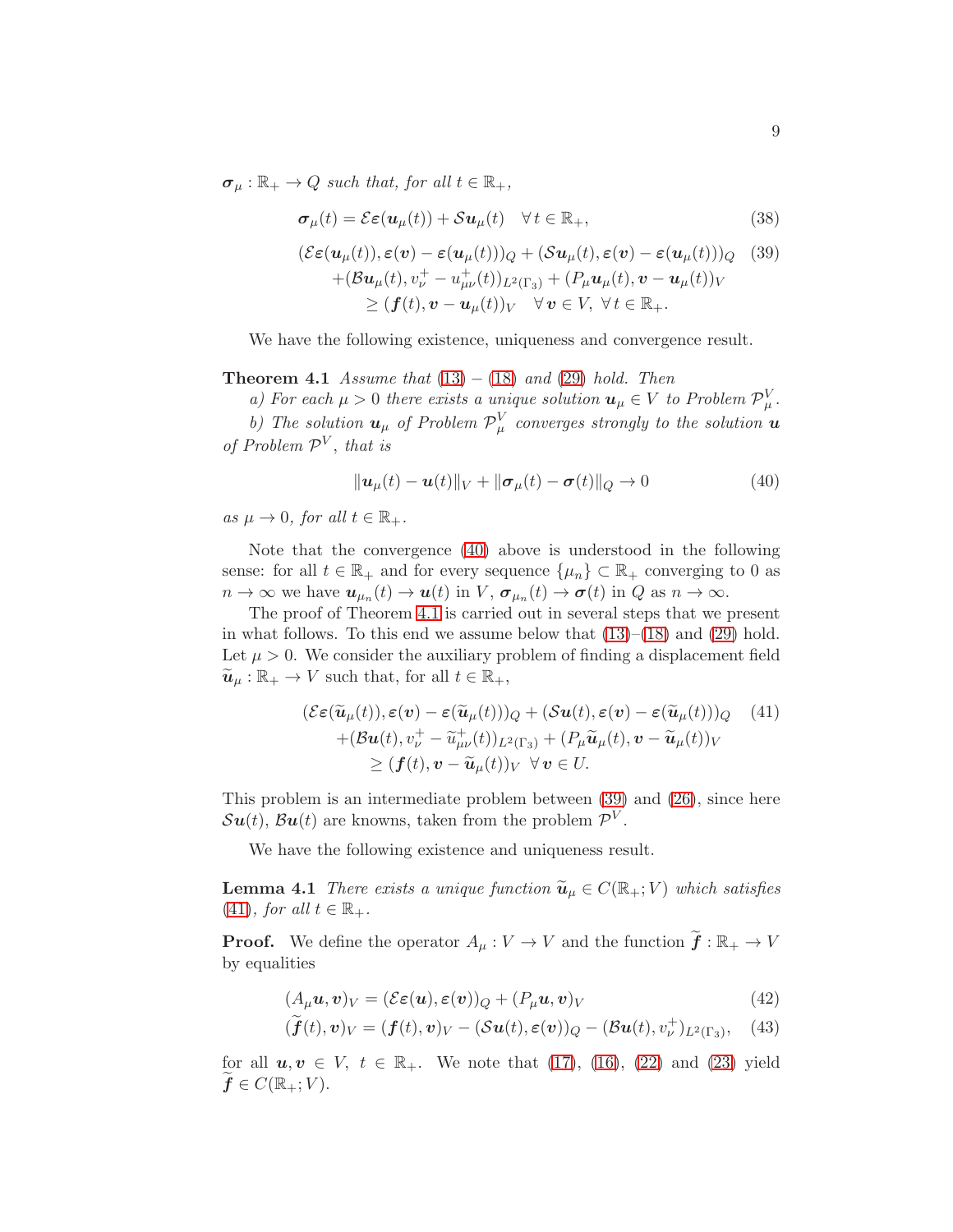Let  $t \in \mathbb{R}_+$ . Based on [\(42\)](#page-8-4)–[\(43\)](#page-8-4), it is easy to see that [\(41\)](#page-8-3) is equivalent with the nonlinear variational inequality of the first kind

<span id="page-9-0"></span>
$$
(A_{\mu}\widetilde{\boldsymbol{u}}_{\mu}(t),\boldsymbol{v}-\widetilde{\boldsymbol{u}}_{\mu}(t))_V \geq (\widetilde{\boldsymbol{f}}(t),\boldsymbol{v}-\widetilde{\boldsymbol{u}}_{\mu}(t))_V \quad \forall \,\boldsymbol{v}\in U. \tag{44}
$$

Next, by [\(13\)](#page-4-1) and the properties of operator  $P_{\mu}$  it follows that  $A_{\mu}$  is a strongly monotone and Lipschitz continuous operator. Therefore, using standard arguments on variational inequalities we deduce that there exists a unique solution  $\tilde{u}_{\mu} \in C(\mathbb{R}_+; U)$  for [\(44\)](#page-9-0), which concludes the proof.  $\Box$ 

We proceed with the following weak convergence result.

**Lemma 4.2** As 
$$
\mu \to 0
$$
,

<span id="page-9-3"></span>
$$
\widetilde{\boldsymbol{u}}_{\mu}(t) \longrightarrow \boldsymbol{u}(t) \quad in \ \ V,
$$

for all  $t \in \mathbb{R}_+$ .

**Proof.** Let  $t \in \mathbb{R}_+$ . We take  $v = 0$  in [\(41\)](#page-8-3) to obtain

<span id="page-9-1"></span>
$$
(\mathcal{E}\varepsilon(\widetilde{\boldsymbol{u}}_{\mu}(t)), \varepsilon(\widetilde{\boldsymbol{u}}_{\mu}(t)))_{Q} \leq (\boldsymbol{f}(t), \widetilde{\boldsymbol{u}}_{\mu}(t))_{V} - (\mathcal{S}\boldsymbol{u}(t), \varepsilon(\widetilde{\boldsymbol{u}}_{\mu}(t)))_{Q}
$$

$$
-(\mathcal{B}\boldsymbol{u}(t), \widetilde{\boldsymbol{u}}_{\mu\nu}^+(t))_{L^2(\Gamma_3)} - (P_{\mu}\widetilde{\boldsymbol{u}}_{\mu}(t), \widetilde{\boldsymbol{u}}_{\mu}(t))_{V}
$$
(45)

On the other hand, the properties [\(29\)](#page-6-3) yield  $(P_\mu \tilde{\boldsymbol{u}}_\mu(t), \tilde{\boldsymbol{u}}_\mu(t))_V \geq 0$ , and from [\(45\)](#page-9-1) we deduce that

$$
(\mathcal{E}\varepsilon(\widetilde{\boldsymbol{u}}_{\mu}(t)), \varepsilon(\widetilde{\boldsymbol{u}}_{\mu}(t)))_{Q} \leq (\boldsymbol{f}(t), \widetilde{\boldsymbol{u}}_{\mu}(t))_{V} -(\mathcal{S}\boldsymbol{u}(t), \varepsilon(\widetilde{\boldsymbol{u}}_{\mu}(t)))_{Q} - (\mathcal{B}\boldsymbol{u}(t), \widetilde{\boldsymbol{u}}_{\mu\nu}^+(t))_{L^2(\Gamma_3)}.
$$
 (46)

From [\(13\)](#page-4-1) we obtain that

<span id="page-9-4"></span>
$$
\|\widetilde{\boldsymbol{u}}_{\mu}(t)\|_{V} \leq c \left( \|\boldsymbol{f}(t)\|_{V} + \|\mathcal{S}\boldsymbol{u}(t)\|_{V} + \|\mathcal{B}\boldsymbol{u}(t)\|_{L^{2}(\Gamma_{3})}\right). \tag{47}
$$

Note that here and below c is a constant which does not depend on  $\mu$  and t and whose value can change from line to line. This inequality shows that the sequence  $\{\tilde{\mathbf{u}}_{\mu}(t)\}_{\mu} \subset V$  is bounded. Hence, there exists a subsequence of the sequence  $\{\tilde{\mathbf{u}}_{\mu}(t)\}_{\mu}$ , still denoted  $\{\tilde{\mathbf{u}}_{\mu}(t)\}_{\mu}$ , and an element  $\tilde{\mathbf{u}}(t) \in V$ such that

<span id="page-9-2"></span>
$$
\widetilde{\boldsymbol{u}}_{\mu}(t) \longrightarrow \widetilde{\boldsymbol{u}}(t) \quad \text{in } V \quad \text{as } \mu \to 0. \tag{48}
$$

Next we study the properties of the element  $\tilde{\boldsymbol{u}}(t)$ . It follows from [\(45\)](#page-9-1) that

$$
(P_{\mu}\widetilde{\mathbf{u}}_{\mu}(t),\widetilde{\mathbf{u}}_{\mu}(t))_{V} \leq (\mathbf{f}(t),\widetilde{\mathbf{u}}_{\mu}(t))_{V} - (\mathcal{E}\boldsymbol{\varepsilon}(\widetilde{\mathbf{u}}_{\mu}(t)),\boldsymbol{\varepsilon}(\widetilde{\mathbf{u}}_{\mu}(t)))_{Q} -(\mathcal{S}\mathbf{u}(t),\boldsymbol{\varepsilon}(\widetilde{\mathbf{u}}_{\mu}(t)))_{Q} - (\mathcal{B}\mathbf{u}(t),\widetilde{\mathbf{u}}_{\mu\nu}^{+}(t))_{L^{2}(\Gamma_{3})}
$$

and, since  ${\tilde{u}_{\mu}(t)}_{\mu}$  is a bounded sequence in V, we deduce that

$$
(P_{\mu}\widetilde{\boldsymbol{u}}_{\mu}(t),\widetilde{\boldsymbol{u}}_{\mu}(t))_V\leq c.
$$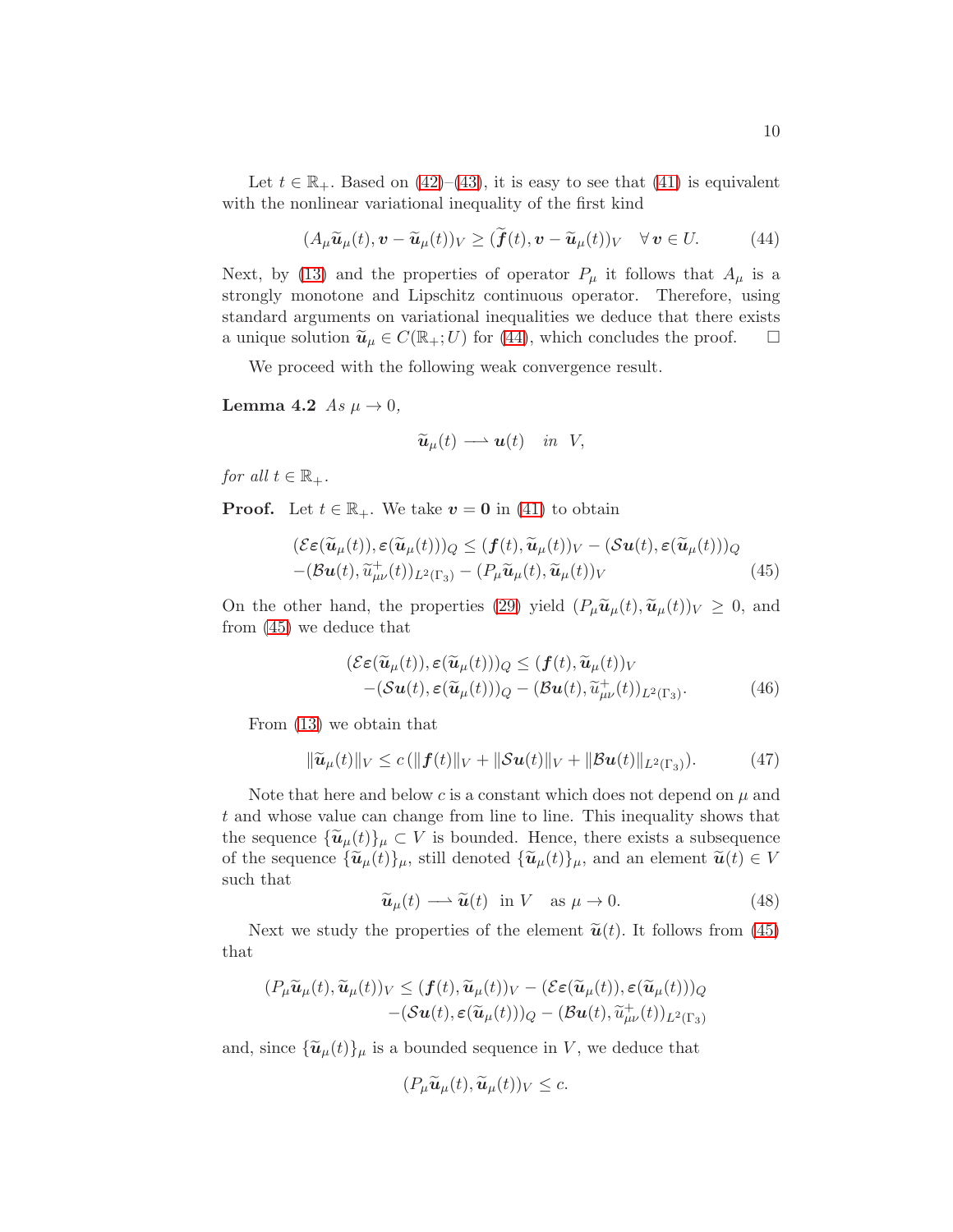This implies that  $\int_{\Gamma_3} p_\mu(\widetilde{u}_{\mu\nu}(t)) \widetilde{u}_{\mu\nu}(t) da \leq c$  and, since  $\int_{\Gamma_3} p_\mu(\widetilde{u}_{\mu\nu}(t)) g da \geq$ 0, it follows that

<span id="page-10-0"></span>
$$
\int_{\Gamma_3} p_\mu(\widetilde{u}_{\mu\nu}(t))(\widetilde{u}_{\mu\nu}(t) - g) da \le c.
$$
 (49)

We consider now the measurable subsets of  $\Gamma_3$  defined by

<span id="page-10-1"></span>
$$
\Gamma_{31} = \{ \, \boldsymbol{x} \in \Gamma_3 \, : \, \widetilde{u}_{\mu\nu}(t)(\boldsymbol{x}) \leq g \, \}, \quad \Gamma_{32} = \{ \, \boldsymbol{x} \in \Gamma_3 \, : \, \widetilde{u}_{\mu\nu}(t)(\boldsymbol{x}) > g \, \}. \tag{50}
$$

Clearly, both  $\Gamma_{31}$  and  $\Gamma_{32}$  depend on t and  $\mu$  but, for simplicity, we do not indicate explicitly this dependence. We use [\(49\)](#page-10-0) to write

$$
\int_{\Gamma_{31}} p_{\mu}(\widetilde{u}_{\mu\nu}(t))(\widetilde{u}_{\mu\nu}(t) - g) da + \int_{\Gamma_{32}} p_{\mu}(\widetilde{u}_{\mu\nu}(t))(\widetilde{u}_{\mu\nu}(t) - g) da \leq c
$$

and, since  $\int$  $\int_{\Gamma_{31}} p_{\mu}(\widetilde{u}_{\mu\nu}(t))\widetilde{u}_{\mu\nu}(t) da \geq 0$ , we obtain

$$
\int_{\Gamma_{32}} p_{\mu}(\widetilde{u}_{\mu\nu}(t))(\widetilde{u}_{\mu\nu}(t) - g) da \leq \int_{\Gamma_{31}} p_{\mu}(\widetilde{u}_{\mu\nu}(t)) g da + c.
$$

Thus, taking into account that  $p_{\mu}(r) = p(r)$  for  $r \leq g$ , by the monotonicity of the function  $p$  we can write

$$
\int_{\Gamma_{32}} p_\mu(\widetilde{u}_{\mu\nu}(t))(\widetilde{u}_{\mu\nu}(t) - g) da \le \int_{\Gamma_{31}} p(\widetilde{u}_{\mu\nu}(t))g da + c \le \int_{\Gamma_3} p(g)g da + c.
$$

Therefore, we deduce that

<span id="page-10-2"></span>
$$
\int_{\Gamma_{32}} p_{\mu}(\widetilde{u}_{\mu\nu}(t))(\widetilde{u}_{\mu\nu}(t) - g) da \leq c.
$$
 (51)

We use now the definitions [\(28\)](#page-6-4) and [\(50\)](#page-10-1) to see that, a.e on  $\Gamma_{32}$ , we have

$$
p_{\mu}(\widetilde{u}_{\mu\nu}(t)) = \frac{1}{\mu} q(\widetilde{u}_{\mu\nu}(t)) + p(g), \quad p(g)(\widetilde{u}_{\mu\nu}(t) - g) > 0.
$$

Consequently, the inequality [\(51\)](#page-10-2) yields

<span id="page-10-3"></span>
$$
\int_{\Gamma_{32}} q(\widetilde{u}_{\mu\nu}(t))(\widetilde{u}_{\mu\nu}(t) - g) da \leq c\mu.
$$
 (52)

Next, we consider the function defined by

$$
\widetilde{p} : \mathbb{R} \to \mathbb{R}, \quad \widetilde{p}(r) = \begin{cases} 0 & \text{if} \quad r \leq g, \\ q(r) & \text{if} \quad r > g \end{cases}
$$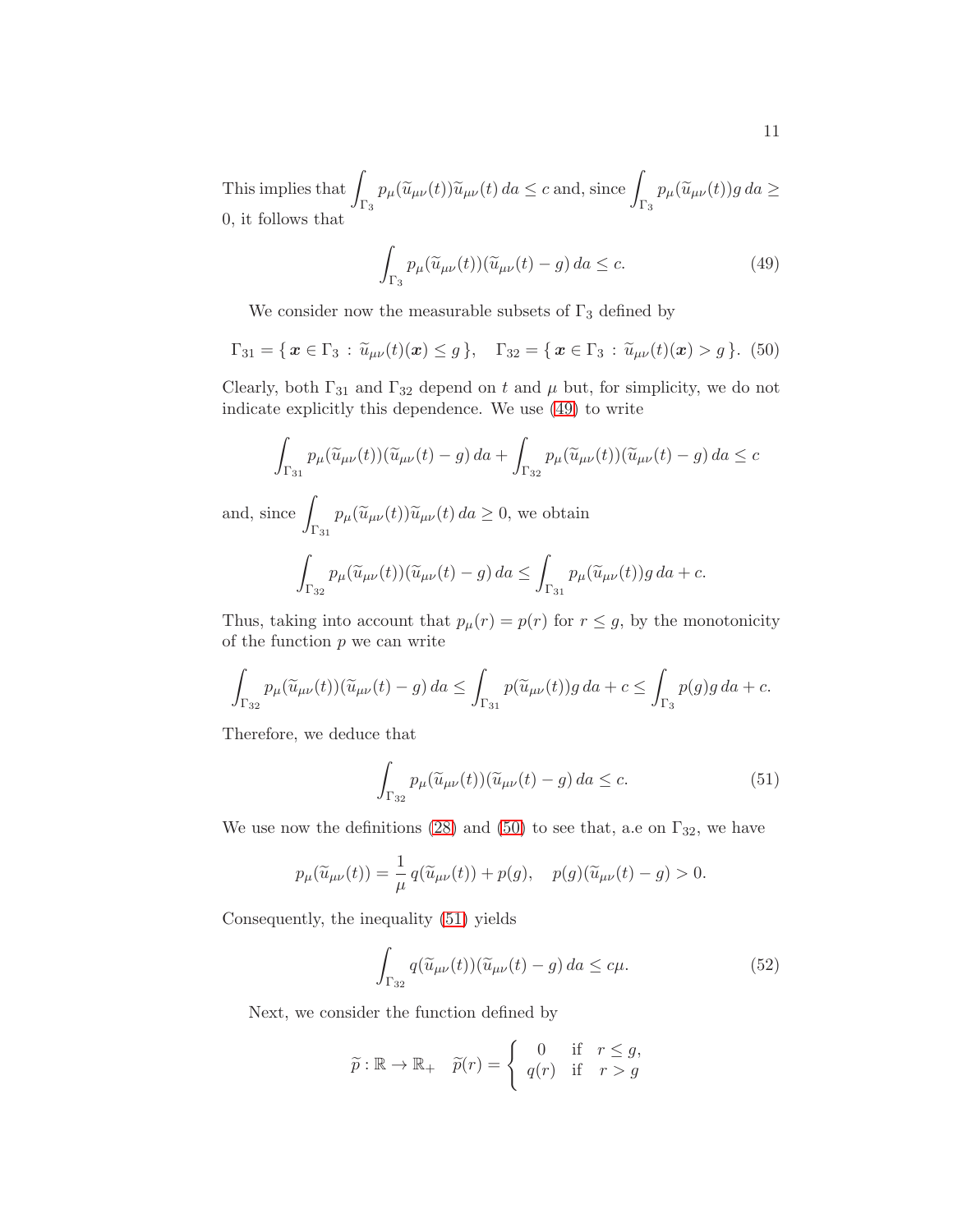and we note that by [\(27\)](#page-6-5) it follows that  $\tilde{p}$  is a continuous increasing function and, moreover,

<span id="page-11-0"></span>
$$
\widetilde{p}(r) = 0 \quad \text{iff} \quad r \le g. \tag{53}
$$

We use [\(52\)](#page-10-3), equality  $q(\tilde{u}_{\mu\nu}(t)) = \tilde{p}(\tilde{u}_{\mu\nu}(t))$  a.e on  $\Gamma_{32}$  and [\(50\)](#page-10-1) to deduce that

$$
\int_{\Gamma_3} \widetilde{p}(\widetilde{u}_{\mu\nu}(t))(\widetilde{u}_{\mu\nu}(t)-g)^+\leq c\mu,
$$

where  $(\tilde{u}_{\mu\nu}(t) - g)^+$  denotes the positive part of  $\tilde{u}_{\mu\nu}(t) - g$ . Therefore, passing to the limit as  $\mu \to 0$ , by using [\(48\)](#page-9-2) as well as compactness of the trace operator we find that

$$
\int_{\Gamma_3} \widetilde{p}(\widetilde{u}_{\nu}(t))(\widetilde{u}_{\nu}(t) - g)^+ da \le 0.
$$

Since the integrand  $\tilde{p}(\tilde{u}_{\nu}(t))(\tilde{u}_{\nu}(t)-g)^+$  is positive a.e on  $\Gamma_3$ , the last inequal-<br> $\tilde{u}_{\nu}(t) \geq (u)(\tilde{u}_{\nu}(t)) + 0$ ity yields  $\tilde{p}(\tilde{u}_{\nu}(t))(\tilde{u}_{\nu}(t) - g)^{+} = 0$  a.e on  $\Gamma_3$  and, using [\(53\)](#page-11-0) and definition [\(19\)](#page-5-2) we conclude that

$$
\widetilde{\boldsymbol{u}}(t) \in U. \tag{54}
$$

Since  $\mathbf{v} \in U$  we have  $p_{\mu}(v_{\nu}) = p(v_{\nu})$  a.e. on  $\Gamma_3$ . Taking into account this equality and the monotonicity of the function  $p_{\mu}$  we have

$$
p(v_{\nu})(v_{\nu} - \widetilde{u}_{\mu\nu}(t)) \ge p_{\mu}(\widetilde{u}_{\mu\nu}(t))(v_{\nu} - \widetilde{u}_{\mu\nu}(t))
$$
 a.e. on  $\Gamma_3$ 

and, therefore, by using [\(30\)](#page-7-2) we obtain

<span id="page-11-1"></span>
$$
(Pv, v - \widetilde{u}_{\mu}(t))_V \ge (P_{\mu} \widetilde{u}_{\mu}(t), v - \widetilde{u}_{\mu}(t))_V.
$$
 (55)

Then, using [\(55\)](#page-11-1) and [\(41\)](#page-8-3) we find that

<span id="page-11-2"></span>
$$
(\mathcal{E}\varepsilon(\widetilde{\boldsymbol{u}}_{\mu}(t)), \varepsilon(\boldsymbol{v}) - \varepsilon(\widetilde{\boldsymbol{u}}_{\mu}(t)))_{Q} + (\mathcal{S}\boldsymbol{u}(t), \varepsilon(\boldsymbol{v}) - \varepsilon(\widetilde{\boldsymbol{u}}_{\mu}(t)))_{Q} \qquad (56)
$$
  
+
$$
(\mathcal{B}\boldsymbol{u}(t), v_{\nu}^{+} - \widetilde{u}_{\mu\nu}^{+}(t))_{L^{2}(\Gamma_{3})} + (\mathcal{P}\boldsymbol{v}, \boldsymbol{v} - \widetilde{\boldsymbol{u}}_{\mu}(t))_{V} \geq (\boldsymbol{f}(t), \boldsymbol{v} - \widetilde{\boldsymbol{u}}_{\mu}(t))_{V}
$$

for all  $v \in U$ . We pass to the lower limit in [\(56\)](#page-11-2) and use [\(48\)](#page-9-2) to obtain

<span id="page-11-3"></span>
$$
(\mathcal{E}\varepsilon(\widetilde{\boldsymbol{u}}(t)), \varepsilon(\boldsymbol{v}) - \varepsilon(\widetilde{\boldsymbol{u}}(t)))_{Q} + (\mathcal{S}\boldsymbol{u}(t), \varepsilon(\boldsymbol{v}) - \varepsilon(\widetilde{\boldsymbol{u}}(t)))_{Q} \qquad (57)
$$
  
+ 
$$
(\mathcal{B}\boldsymbol{u}(t), v_{\nu}^{+} - \widetilde{u}_{\nu}^{+}(t))_{L^{2}(\Gamma_{3})} + (P\boldsymbol{v}, \boldsymbol{v} - \widetilde{\boldsymbol{u}}(t))_{V} \ge (\boldsymbol{f}(t), \boldsymbol{v} - \widetilde{\boldsymbol{u}}(t))_{V}
$$

for all  $v \in U$ . Next, we take  $v = \tilde{u}(t)$  in [\(26\)](#page-6-2) and  $v = u(t)$  in [\(57\)](#page-11-3). Then, adding the resulting inequalities we find that

<span id="page-11-4"></span>
$$
(\mathcal{E}\boldsymbol{\varepsilon}(\widetilde{\boldsymbol{u}}(t))-\mathcal{E}\boldsymbol{\varepsilon}(\boldsymbol{u}(t)),\boldsymbol{\varepsilon}(\widetilde{\boldsymbol{u}}(t))-\boldsymbol{\varepsilon}(\boldsymbol{u}(t)))_Q\leq 0.
$$

Using [\(13\)](#page-4-1), the above inequality implies that  $\tilde{u}(t) = u(t)$ . It follows from here that the whole sequence  ${\tilde{u}_{\mu}(t)}_{\mu}$  is weakly convergent to the element  $u(t) \in V$ , which concludes the proof.  $u(t) \in V$ , which concludes the proof.

We proceed with the following strong convergence result.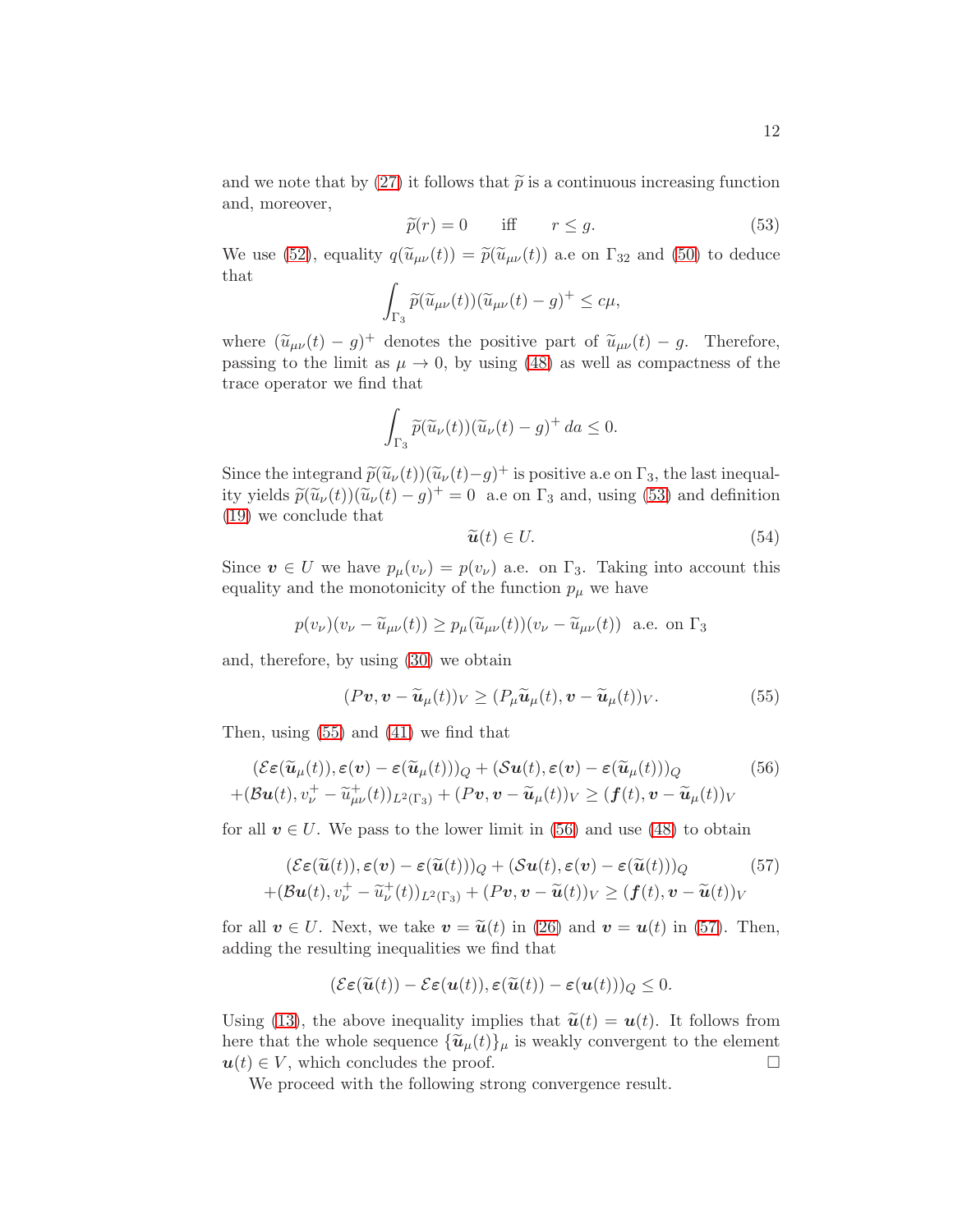Lemma 4.3  $As \mu \rightarrow 0$ ,

$$
\|\widetilde{\boldsymbol{u}}_{\mu}(t)-\boldsymbol{u}(t)\|_{V}\to 0,
$$

for all  $t \in \mathbb{R}_+$ .

**Proof.** Let  $t \in \mathbb{R}_+$  and  $\mu > 0$ . Using [\(13\)](#page-4-1) we write

$$
m_{\mathcal{E}} \|\widetilde{\boldsymbol{u}}_{\mu}(t) - \boldsymbol{u}(t)\|_{V}^{2} \leq (\mathcal{E}\boldsymbol{\varepsilon}(\widetilde{\boldsymbol{u}}_{\mu}(t)) - \mathcal{E}\boldsymbol{\varepsilon}(\boldsymbol{u}(t)), \boldsymbol{\varepsilon}(\widetilde{\boldsymbol{u}}_{\mu}(t)) - \boldsymbol{\varepsilon}(\boldsymbol{u}(t)))_{Q}
$$
  
=  $(\mathcal{E}\boldsymbol{\varepsilon}(\boldsymbol{u}(t)), \boldsymbol{\varepsilon}(\boldsymbol{u}(t)) - \boldsymbol{\varepsilon}(\widetilde{\boldsymbol{u}}_{\mu}(t)))_{Q} - (\mathcal{E}\boldsymbol{\varepsilon}(\widetilde{\boldsymbol{u}}_{\mu}(t)), \boldsymbol{\varepsilon}(\boldsymbol{u}(t)) - \boldsymbol{\varepsilon}(\widetilde{\boldsymbol{u}}_{\mu}(t)))_{Q}.$ 

Next, we take  $\mathbf{v} = \mathbf{u}(t)$  in [\(56\)](#page-11-2) to obtain

$$
-(\mathcal{E}\boldsymbol{\varepsilon}(\widetilde{\boldsymbol{u}}_{\mu}(t)),\boldsymbol{\varepsilon}(\boldsymbol{u}(t))-\boldsymbol{\varepsilon}(\widetilde{\boldsymbol{u}}_{\mu}(t)))_{Q} \leq (\mathcal{S}\boldsymbol{u}(t),\boldsymbol{\varepsilon}(\boldsymbol{u}(t))-\boldsymbol{\varepsilon}(\widetilde{\boldsymbol{u}}_{\mu}(t)))_{Q} +(\mathcal{B}\boldsymbol{u}(t),\boldsymbol{u}_{\nu}^{+}(t)-\widetilde{\boldsymbol{u}}_{\mu\nu}^{+}(t))_{L^{2}(\Gamma_{3})}+(\mathcal{P}\boldsymbol{u}(t),\boldsymbol{u}(t)-\widetilde{\boldsymbol{u}}_{\mu}(t))_{V}-(\boldsymbol{f}(t),\boldsymbol{u}(t)-\widetilde{\boldsymbol{u}}_{\mu}(t))_{V}
$$

and, therefore, combining the above inequalities we find that

$$
m_{\mathcal{E}}\|\widetilde{\boldsymbol{u}}_{\mu}(t)-\boldsymbol{u}(t)\|_{V}^{2} \leq (\mathcal{E}\boldsymbol{\varepsilon}(\boldsymbol{u}(t)), \boldsymbol{\varepsilon}(\boldsymbol{u}(t)) - \boldsymbol{\varepsilon}(\widetilde{\boldsymbol{u}}_{\mu}(t)))_{Q} + (\mathcal{S}\boldsymbol{u}(t), \boldsymbol{\varepsilon}(\boldsymbol{u}(t)) - \boldsymbol{\varepsilon}(\widetilde{\boldsymbol{u}}_{\mu}(t)))_{Q} + (\mathcal{P}\boldsymbol{u}(t), \boldsymbol{u}(t) - \widetilde{\boldsymbol{u}}_{\mu}(t))_{V} + (\mathcal{B}\boldsymbol{u}(t), u_{\nu}^{+}(t) - \widetilde{u}_{\mu\nu}^{+}(t))_{L^{2}(\Gamma_{3})} - (\boldsymbol{f}(t), \boldsymbol{u}(t) - \widetilde{\boldsymbol{u}}_{\mu}(t))_{V}.
$$

We pass to the upper limit in this inequality and use Lemma [4.2](#page-9-3) to conclude the proof.  $\Box$ 

We are now in position to provide the proof of Theorem [4.1.](#page-8-1)

**Proof.** Let  $t \in \mathbb{R}_+$  and let  $n \in \mathbb{N}$  be such that  $t \in [0, n]$ . Let also  $\mu > 0$ . Next, we take  $\mathbf{v} = \mathbf{u}_{\mu}(t)$  in [\(41\)](#page-8-3) and  $\widetilde{\mathbf{u}}_{\mu}(t)$  in [\(39\)](#page-8-2). Then adding the resulting inequalities and using the monotonicity of the operator  $P_{\mu}$  we deduce that

$$
\begin{aligned} (\mathcal{E}\varepsilon(\boldsymbol{u}_{\mu}(t)) - \mathcal{E}\varepsilon(\widetilde{\boldsymbol{u}}_{\mu}(t)), \varepsilon(\boldsymbol{u}_{\mu}(t)) - \varepsilon(\widetilde{\boldsymbol{u}}_{\mu}(t)))_{Q} \\ \leq (\mathcal{S}\boldsymbol{u}(t) - \mathcal{S}\boldsymbol{u}_{\mu}(t), \varepsilon(\boldsymbol{u}_{\mu}(t)) - \varepsilon(\widetilde{\boldsymbol{u}}_{\mu}(t)))_{Q} \\ + (\mathcal{B}\boldsymbol{u}(t) - \mathcal{B}\boldsymbol{u}_{\mu}(t), \boldsymbol{u}_{\mu\nu}^{+}(t) - \widetilde{\boldsymbol{u}}_{\mu\nu}^{+}(t))_{L^{2}(\Gamma_{3})} \end{aligned}
$$

and, therefore,

<span id="page-12-0"></span>
$$
\|\mathbf{u}_{\mu}(t)-\widetilde{\mathbf{u}}_{\mu}(t)\|_{V} \leq \frac{c}{m_{\mathcal{E}}} \left( \|\mathcal{S}\mathbf{u}(t)-\mathcal{S}\mathbf{u}_{\mu}(t)\|_{Q}+\|\mathcal{B}\mathbf{u}(t)-\mathcal{B}\mathbf{u}_{\mu}(t)\|_{L^{2}(\Gamma_{3})}\right). (58)
$$

We use [\(58\)](#page-12-0) to find that

$$
\|\mathbf{u}_{\mu}(t)-\widetilde{\mathbf{u}}_{\mu}(t)\|_{V}\leq\frac{r_{n}}{m_{\mathcal{E}}}\int_{0}^{t}\|\mathbf{u}(s)-\mathbf{u}_{\mu}(s)\|_{V} ds
$$

where  $r_n = k_n + c_0^2 \max_{r \in [0,n]} ||b(r)||_{L^2(\Gamma_3)}$ . It follows from here that

$$
\|\mathbf{u}_{\mu}(t)-\mathbf{u}(t)\|_{V}\leq \|\widetilde{\mathbf{u}}_{\mu}(t)-\mathbf{u}(t)\|_{V}+\frac{r_{n}}{m_{\mathcal{E}}}\int_{0}^{t}\|\mathbf{u}_{\mu}(s)-\mathbf{u}(s)\|_{V}ds
$$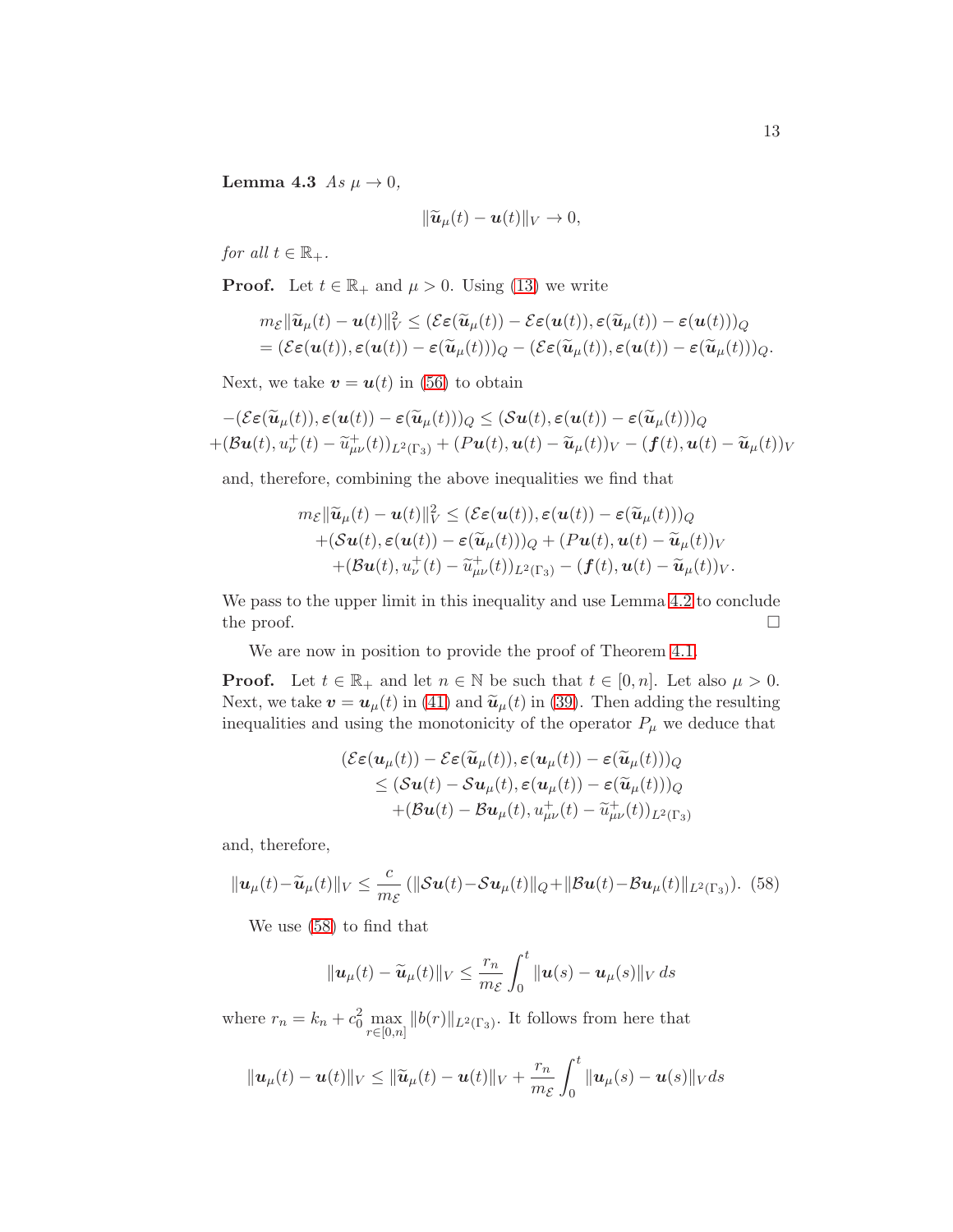and, using a Gronwall argument, we obtain

$$
\|\mathbf{u}_{\mu}(t)-\mathbf{u}(t)\|_{V}\leq \|\widetilde{\mathbf{u}}_{\mu}(t)-\mathbf{u}(t)\|_{V}+\frac{r_{n}}{m_{\mathcal{E}}}\int_{0}^{t}e^{\frac{r_{n}}{m_{\mathcal{E}}}(t-s)}\|\widetilde{\mathbf{u}}_{\mu}(s)-\mathbf{u}(s)\|_{V} ds.
$$

Note that  $e^{\frac{r_n}{m_{\mathcal{E}}}(t-s)} \leq e^{\frac{r_n}{m_{\mathcal{E}}}} \leq e^{\frac{nr_n}{m_{\mathcal{E}}}}$  for all  $s \in [0, t]$  and we deduce that

<span id="page-13-2"></span>
$$
\|\boldsymbol{u}_{\mu}(t)-\boldsymbol{u}(t)\|_{V} \leq \|\widetilde{\boldsymbol{u}}_{\mu}(t)-\boldsymbol{u}(t)\|_{V} + \frac{r_{n}}{m_{\mathcal{E}}}e^{\frac{n r_{n}}{m_{\mathcal{E}}}}\int_{0}^{t}\|\widetilde{\boldsymbol{u}}_{\mu}(s)-\boldsymbol{u}(s)\|_{V} ds. (59)
$$

On the other hand, by estimate [\(47\)](#page-9-4), Lemma [4.3](#page-11-4) and Lebesgue's convergence Theorem it follows that

<span id="page-13-3"></span>
$$
\int_0^t \|\widetilde{\boldsymbol{u}}_{\mu}(s) - \boldsymbol{u}(s)\|_V \, ds \to 0 \qquad \text{as} \quad \mu \to 0. \tag{60}
$$

We use now [\(59\)](#page-13-2), [\(60\)](#page-13-3) and Lemma [4.3](#page-11-4) to see that

<span id="page-13-4"></span>
$$
\|\mathbf{u}_{\mu}(t)-\mathbf{u}(t)\|_{V}\to 0 \quad \text{as} \quad \mu\to 0. \tag{61}
$$

Next, by [\(25\)](#page-6-2), [\(38\)](#page-8-2), [\(13\)](#page-4-1), [\(24\)](#page-5-6) and [\(17\)](#page-5-4) it follows that

$$
\|\boldsymbol{\sigma}_{\mu}(t)-\boldsymbol{\sigma}(t)\|_{Q} \leq c\,\|\boldsymbol{u}_{\mu}(t)-\boldsymbol{u}(t))\|_{V}+k_{n}\,\int_{0}^{t}\|\boldsymbol{u}_{\mu}(s)-\boldsymbol{u}(s)\|_{V}\,ds.
$$

We use again the convergence [\(61\)](#page-13-4) and Lebesque's Theorem to find that

<span id="page-13-5"></span>
$$
\|\boldsymbol{\sigma}_{\mu}(t) - \boldsymbol{\sigma}(t)\|_{Q} \to 0 \quad \text{as} \quad \mu \to 0. \tag{62}
$$

Theorem [4.1](#page-8-1) is now a consequence of the convergences [\(61\)](#page-13-4) and [\(62\)](#page-13-5).  $\Box$ 

## Acknowledgments

The work of the second author was supported within the Sectoral Operational Programme for Human Resources Development 2007-2013, co-financed by the European Social Fund, under the project POSDRU/107/1.5/ S/76841 entitled Modern Doctoral Studies: Internationalization and Interdisciplinarity, at Babes-Bolyai University, Cluj-Napoca.

## <span id="page-13-0"></span>References

- [1] M. Barboteu, A. Matei and M. Sofonea, Analysis of quasistatic viscoplastic contact problems with normal compliance,Quarterly Jnl. of Mechanics and App. Maths., to appear.
- <span id="page-13-1"></span>[2] M. Barboteu, [F. P˘atrulescu,](http://ictp.acad.ro/patrulescu/index.htm) A. Ramadan, M. Sofonea, History-dependent contact models for viscoplastic materials, IMA J. Appl. Math., 79, no. 6 (2014), pp. 1180- 1200
- [3] M. Barboteu, A. Ramadan, M. Sofonea and F. Pătrulescu, An elastic contact problem with normal compliance and memory term, *Machine Dynamics Research*, **36**, no. 1 (2012), pp. 15–25..